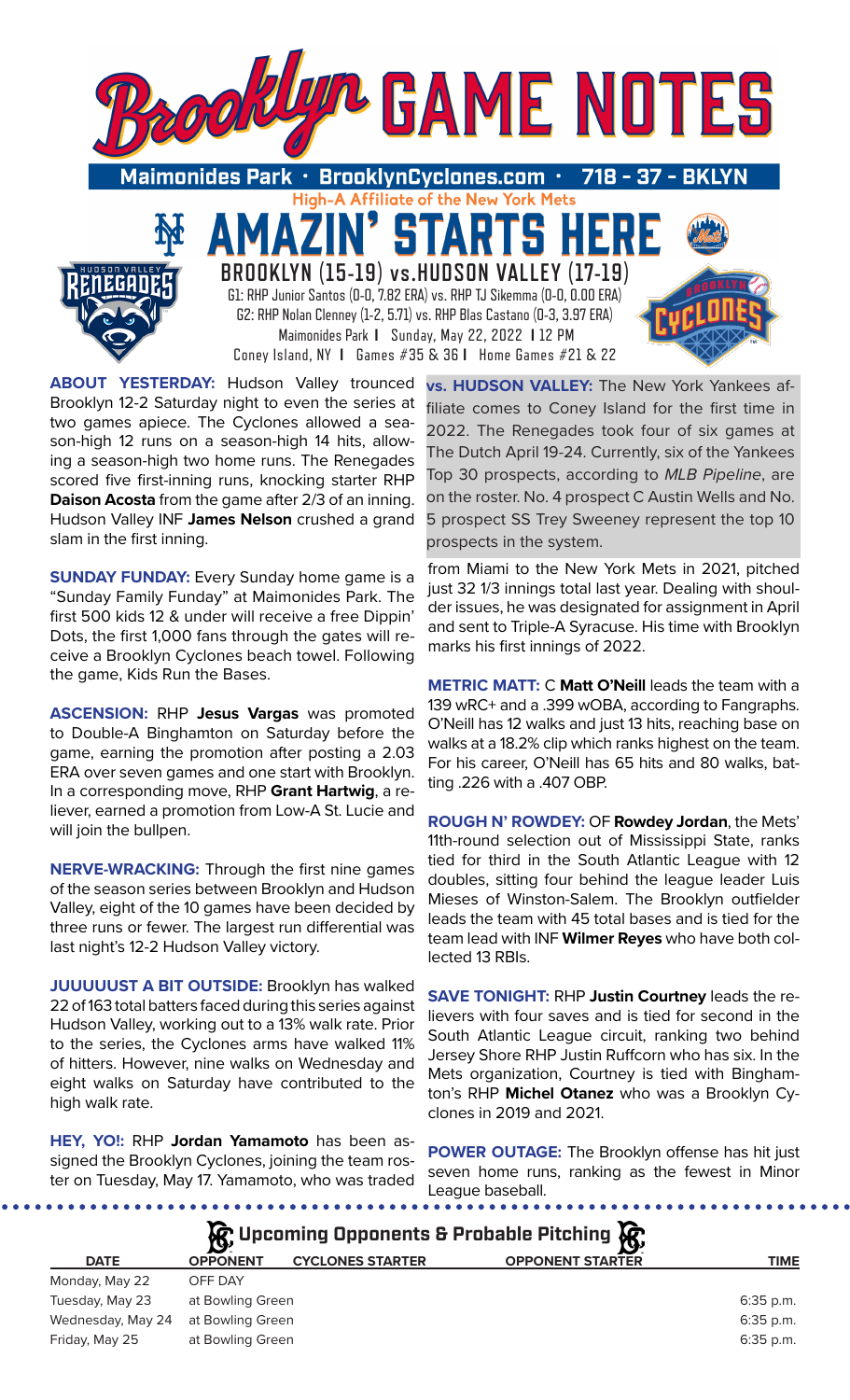## **MAY 22 VS HUDSON VALLEY STARTING PITCHER PAGE 2**

# 16 Junior Santos RHP

**Height:** 6-7 **Weight:** 231 **Bats**: Right **Throws**: Right

**High-A Brooklyn Cyclo**<br>**DATE OPP DEC IP H R ER** 

**Date of Birth:** August 16, 2001 **Age**: 20 **Hometown:** Santiago, Dominican Republic

**How Obtained:** Non-drafted free agent, June 2, 2018

**Repertoire:** 4-seam, 2-seam, curveball, changeup

**LAST TIME OUT:** Santos pitched last Sunday, "starting" the continuation of the suspended game from Saturday night that was fogged out after two innings.

**HIGH-RANKING MEMBER:** Santos ranks as the top pitching  $\frac{427}{53}$ prospect on the staff, ranking No. 16 according to *MLB Pipeline* and No. 17 according to *Baseball America*.

**BREAKOUT:** The 20 year old pitched with in 2021, tossing 96 innings which double turned in in 2019 (40.2 IP) and 2018 (45). the second full season assignment for the

**VALUED MEMBER:** Santos signed with the \$275,000 out of Santiago in the Dominica

**WEIRD START:** Santos struggled in his first start of 2022, lasting just two innings in game one of a doubleheader and 5-1 loss to the Wilmington Blue Rocks on April 9. Santos' clunky start may have been affected by Friday night's postponement. Ready, warming up, and tossing in the outfield minutes before schedule first pitch on Friday, Santos had to shut it down and repeat the process on Saturday after the Cyclones-Blue Rocks game was postponed due to soft infield dirt and "wet grounds."

**OPENING DAY STARTER:** Junior Santos made Brooklyn's Opening Day start in Wilmington, Delaware on Saturday evening. It was Santos' fourth Opening Day and first Opening Day start since 2018 when he pitched for the DSL Mets against the DSL Angels. In that outing, he struck out six over three innings of one-run ball.

|                                         | $K\%$                                     | BB%                                    | HR/9                         |
|-----------------------------------------|-------------------------------------------|----------------------------------------|------------------------------|
| th Low-A St. Lucie<br>s the workload he | 19.4%                                     | 14.8%                                  | 0.00                         |
| This season marks                       | <b>BABIP</b>                              | GB%                                    | <b>FIP</b>                   |
| e righty.                               | .366                                      | 58.0%                                  | 4.11                         |
| e Mets in 2018 for                      |                                           | <b>SANTOS' SEASON AND CAREER HIGHS</b> |                              |
| an Republic.                            | 2022 Season<br>$G/2v$ $E/11v$ Milminaton) | $C$ trikoouto                          | Career<br>$710/25/21$ vs. D- |

| ZUZZ JEGSUH                                     |                              | career                      |
|-------------------------------------------------|------------------------------|-----------------------------|
| 6 (2x, 5/14 vs. Wilmington)                     | <b>Strikeouts</b>            | 7 (8/25/21 vs. Daytona)     |
| None                                            | <b>Double Digit K Games</b>  | None                        |
| 7 (2x, 4/27 vs. Bowling Green)                  | <b>High Hits, Game</b>       | 9 (9/15/21 vs. Jupiter)     |
| None                                            | <b>High HR, Game</b>         | 2 (4x, 8/25/21 vs. Daytona) |
| 4 (4/27 vs. Bowling Green)                      | <b>High Runs, Game</b>       | 7 (6/24/21)                 |
| 4 (2x, 4/27 vs. Bowling Green) High Walks, Game |                              | 6 (8/18/19)                 |
| 3.2 (4/15 vs. Jersey Shore)                     | <b>Innings Pitched, Game</b> | 7 (2x, 9/8/21)              |
| None                                            | <b>Complete Games</b>        | None                        |
| None                                            | <b>Shutouts</b>              | None                        |
|                                                 |                              |                             |

**2022 GAME-BY-GAME**

**DATE OPP DEC IP H R ER BB K HR AVG** 4/9 @ WIL L 2.0 2 3 3 4 0 0 .286 4/15 JS 3.2 2 1 1 2 4 0 .200 4/21 @ HV L 3.1 7 4 3 0 6 0 .297 4/27 BG L 3.1 7 4 4 4 1 0 .353 5/3 @ ABD 5.0 2 0 0 2 2 0 .290 5/8 @ ABD L 1.1 4 3 2 1 2 0 .320 5/14 WIL 4.2 2 0 0 3 6 0 .283

**CYCLONES STARTING PITCHER BREAKDOWN**

|                  |          |            |                    |     |     |            |     |           |            |            |                                             |            | <u>CICLONES STARTING FILCHER DREAMSCWN</u>            |   |     |           |     |     |    |            |
|------------------|----------|------------|--------------------|-----|-----|------------|-----|-----------|------------|------------|---------------------------------------------|------------|-------------------------------------------------------|---|-----|-----------|-----|-----|----|------------|
|                  |          |            |                    |     |     |            |     |           |            |            | <b>STARTER</b>                              |            | <b>GS Quality StartsRun SupportRS/Start BC Record</b> |   |     |           |     |     |    |            |
|                  |          |            |                    |     |     |            |     |           |            |            | Acosta                                      |            |                                                       |   |     | 10        |     | 1.4 |    | $0 - 7$    |
|                  |          |            |                    |     |     |            |     |           |            |            | Bryant                                      |            |                                                       |   |     | 11        |     | 3.7 |    | $2 - 1$    |
|                  |          |            |                    |     |     |            |     |           |            |            | Chacin                                      |            |                                                       |   |     | 18        |     | 4.5 |    | $3-1$      |
|                  |          |            | <b>CATCHER ERA</b> |     |     |            |     |           |            |            | Clenney                                     |            |                                                       |   |     | 5         |     | 5.0 |    | $1 - 0$    |
| <b>NAME</b>      | G        | ER         | <b>INN</b>         |     |     | <b>ERA</b> |     |           |            |            | Griffin                                     |            |                                                       |   |     | 8         |     | 4.0 |    | $2 - 0$    |
|                  |          |            |                    |     |     |            |     |           |            |            | Ocampo                                      |            |                                                       |   |     | 9         |     | 3.0 |    | $1 - 2$    |
| Gaddis           | 12       | 54         | 103                |     |     | 4.72       |     |           |            |            | Rojas                                       |            |                                                       |   |     | 17        |     | 3.4 |    | $3-2$      |
| Mena             | 11       | 32         | 92                 |     |     | 3.13       |     |           |            |            | Santos                                      |            | 6                                                     |   |     | 12        |     | 2.0 |    | $1 - 5$    |
| O'Neill          | 11       | 33         | 78                 |     |     | 3.81       |     |           |            |            | Vargas                                      |            |                                                       |   |     | 5         |     | 5.0 |    | $O-1$      |
|                  |          |            |                    |     |     |            |     |           |            |            | <b>BROOKLYN CYCLONES PITCHING BREAKDOWN</b> |            |                                                       |   |     |           |     |     |    |            |
|                  | W-L      | <b>ERA</b> | IP<br>н            | R   | ER  | BB         | К   | <b>HR</b> | <b>AVG</b> |            | W-L                                         | <b>ERA</b> | IP                                                    | н | R   | <b>ER</b> | BB  | К   | HR | <b>AVG</b> |
| <b>STARTERS</b>  | $2 - 14$ | 4.13       | 122.0<br>107       | 65  | 56  | 55         | 118 | 4         |            | .234 HOME  | $11-9$                                      | 3.89       | 176.0 143                                             |   | 79  | 76        | 83  | 181 | 8  | .220       |
| <b>RELIEVERS</b> | $13 - 5$ | 3.50       | 162.0 129          | 66  | 63  | 87         | 179 | 8         |            | .219 ROAD  | $4 - 10$                                    | 3.58       | 108.0 93                                              |   | 52  | 43        | 59  | 116 | 4  | .234       |
| <b>TOTAL</b>     | 15-19    | 3.77       | 284.0236           | 131 | 119 | 142        | 297 | 12        |            | .225 TOTAL | 15-19                                       | 3.77       | 284.0236                                              |   | 131 | 119       | 142 | 297 | 12 | .225       |

**BULLPEN NOTES**

-RHP Hunter Parsons leads the relievers with a 36.4% strikeout rate and a 1.51 FIP (best among all pitchers) -RHP Brendan Hardy has the highest swinging strike rate with a 19.2% mark amongst the entire pitching staff -RHP Sammy Tavarez's .136 BABIP is the lowest mark amongst the relievers



0.00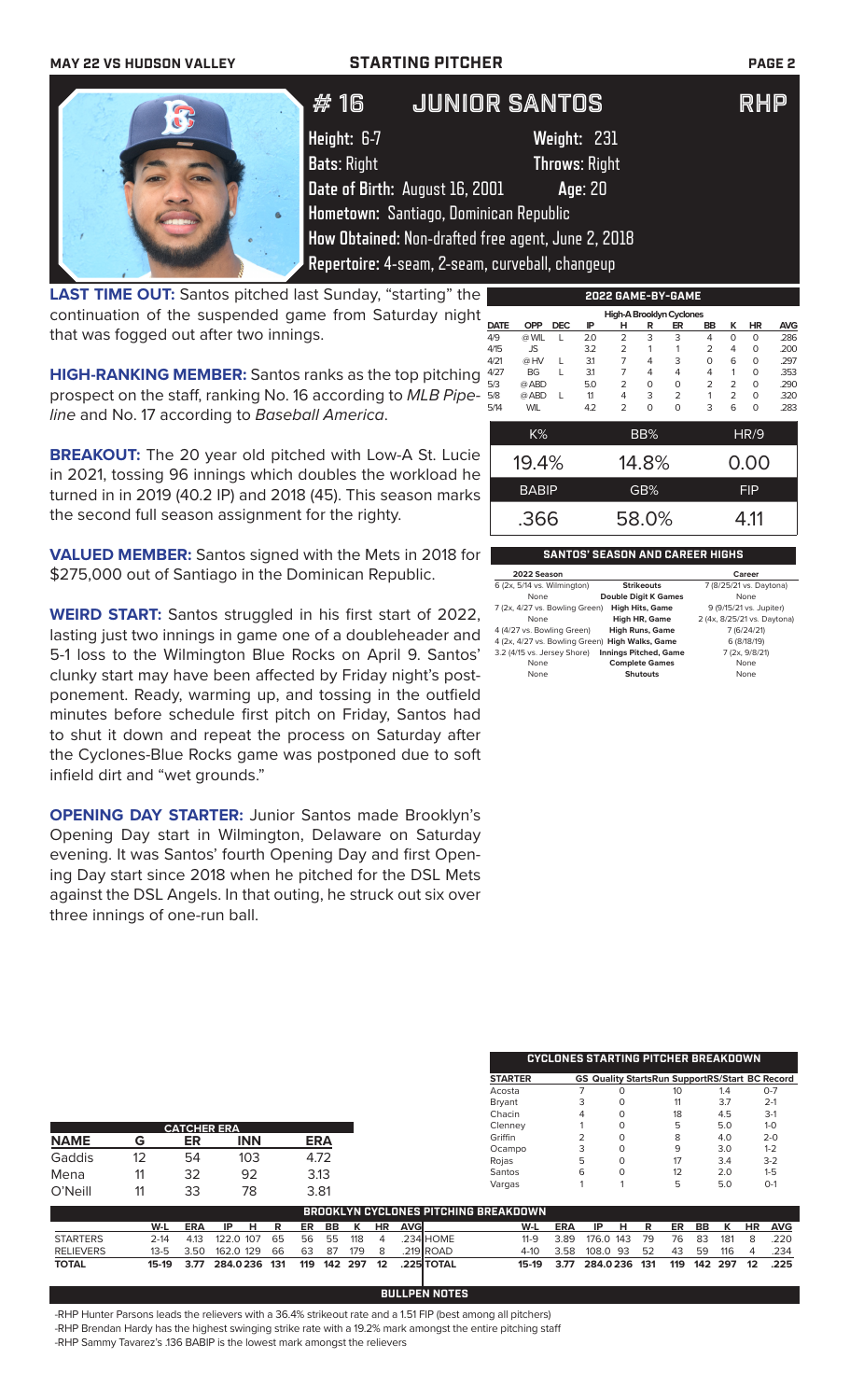| <b>MAY 22 VS HUDSON VALLEY</b>                                               |                                                                              | <b>BATTING PAGES</b>                                                                                                                                                                                                                                                                                                                                                                | PAGE <sub>3</sub>                                                                                                                                                         |
|------------------------------------------------------------------------------|------------------------------------------------------------------------------|-------------------------------------------------------------------------------------------------------------------------------------------------------------------------------------------------------------------------------------------------------------------------------------------------------------------------------------------------------------------------------------|---------------------------------------------------------------------------------------------------------------------------------------------------------------------------|
| <b>22 BRANDEN FRYMAN - INF</b><br>#<br>Last Game: DNP                        | <b>Home: 1-11</b>                                                            | Last HR:                                                                                                                                                                                                                                                                                                                                                                            | .111, O HR, 4 RBI, .129 wOBA, wRC+ -31<br>Season High, Hits: 1 (2x, 5/18 vs HV)                                                                                           |
| $RISP: 2-8$<br>Streak:                                                       | <b>Road: 1-7</b><br><b>On-base Streak:</b>                                   | <b>Multi-Hit Games:</b><br><b>Multi-RBI Games:</b>                                                                                                                                                                                                                                                                                                                                  | <b>Season High, Runs:</b><br>Season High, RBI: 3 (5/4 at ABD)<br>Season High, SB:                                                                                         |
|                                                                              |                                                                              | • Enters his fourth year in the Mets organizationreceived from Double-A Binghamton on Monday, May 2Was 3-for-25 in eight games with Double-A Binghamton,                                                                                                                                                                                                                            |                                                                                                                                                                           |
| hitting .120.                                                                |                                                                              | • Played 69 games with Low-A St. Lucie in 2021, posting a .229/.297/.309 slash line with 11 doubles, three home runs, 26 RBIs before promotion to Brooklyn 9/15,                                                                                                                                                                                                                    |                                                                                                                                                                           |
| playing five games                                                           |                                                                              | • Won a title with the 2019 NYPL Champion Brooklyn CyclonesDrafted in the 21st round of the 2019 MLB Draft out of SamfordSon of former big leaguer Travis<br>Fryman who is a current coach in the Cleveland system as the Special Assistant of Player Development, Infield                                                                                                          |                                                                                                                                                                           |
| #1<br><b>NIC GADDIS - C/3B</b>                                               |                                                                              |                                                                                                                                                                                                                                                                                                                                                                                     | .182, 0 HR, 10 RBI, .253 w0BA, wRC+ 47                                                                                                                                    |
| Last Game: 0-3, BB<br><b>RISP:</b> 5-19 $(.263)$<br><b>Hitting Streak:</b>   | <b>Home: 10-45</b><br><b>Road: 4-32</b>                                      | Last HR:<br>Multi-Hit Games: 4 (5/11 vs. Wilmington)<br><b>On-Base Streak: 1 G (5/21-pres.) Multi-RBI Games: 2 (5/4 at Aberdeen)</b>                                                                                                                                                                                                                                                | Season High, Hits: 2 (3x, 5/11 vs. WIL)<br>Season High, Runs: 2 (4/16 at JS G2)<br>Season High, RBI: 2 (2x, 5/4 at ABD)<br>Season High, SB:                               |
|                                                                              |                                                                              | · Enters his fourth year in the Mets organizationMade stops in Low-A St. Lucie, High-A Brooklyn, and Double-A Binghamton in 2021totaled 48 games.<br>• Returns to Coney Island where he was a member of the 2019 Cyclones for 15 games before being transferred to the GCL Mets.                                                                                                    |                                                                                                                                                                           |
|                                                                              | • Hit a combined .192 across 40 games in 2019 with Brooklyn and the GCL Mets | • Drafted by the Mets in the 16th round of the 2019 MLB Draft out of Jacksonville State Hails from Trenton, GA.                                                                                                                                                                                                                                                                     |                                                                                                                                                                           |
| #26 ROWDEY JORDAN - OF                                                       |                                                                              |                                                                                                                                                                                                                                                                                                                                                                                     | .250, 0 HR, 13 RBI, .345 wOBA, wRC+ 105                                                                                                                                   |
| Last Game: 1-4, 2B, R, BB<br>RISP: 8-31 (.258)<br><b>Streak:</b> 2 G (2-8)   | Home: 16-70<br><b>Road: 13-46</b>                                            | Last HR:<br>Multi-Hit Games: 4 (5/10 vs. Wilmington)<br>On-Base Streak: 8 G (5/11vs. WIL) Multi-RBI Games: 3 (4/22 at Hudson Valley)                                                                                                                                                                                                                                                | Season High, Hits: 4 (4/22 at HV)<br>Season High, Runs: 2 (2x, 5/17 vs. HV)<br><b>Season High, RBI: 3 (2x, 4/22 at HV)</b><br><b>Season High, SB:</b> 2 (2x, 5/17 vs. HV) |
|                                                                              |                                                                              | • Enters second year with the Mets organizationSelected in the 11th Round in the 2021 MLB Draft out of Mississippi State<br>• Appeared in 30 games with Low-A St. Lucie in 2021Drove in 13 runs with five extra-base hits                                                                                                                                                           |                                                                                                                                                                           |
|                                                                              | five Bulldogs selected in the 2021 MLB DraftBorn William Kevin Jordan.       | • Won the 2021 College World Series with Mississippi StateNamed to the College World Series All-Tournament TeamSecond-Team All-SEC selectionOne of                                                                                                                                                                                                                                  |                                                                                                                                                                           |
| 12                                                                           | <b>BRANDON McILWAIN - OF</b>                                                 |                                                                                                                                                                                                                                                                                                                                                                                     | .250, 1 HR, 7 RBI, .325 wOBA, wRC+ 93                                                                                                                                     |
| Last Game: 1-4, RBI<br><b>RISP:</b> 6-31 (.194)<br><b>Streak:</b> 2 G (2-7)  | <b>Home: 17-53</b><br><b>Road: 4-31</b>                                      | Last HR: 4/17 vs. Jersey Shore<br>Multi-Hit Games: 5 (5/14 vs. Wilmington)<br><b>On-Base Streak:</b> 2 G (5/18-pres.) Multi-RBI Games: 1 (4/26 at Bowling Green)                                                                                                                                                                                                                    | Season High, Hits: 3 (4/26 vs. BG)<br>Season High, Runs: 1 (3x, 5/18 vs. HV)<br>Season High, RBI: 2 (4/26 vs. BG)<br>Season High, SB: 1 (6x, 5/18 vs. HV)                 |
|                                                                              |                                                                              | • Enters his second season as a member of the Mets organization Played 2021 season with Low-A St. Luciebatted .250 with seven home runs in 74 games<br>• Played collegiately at Californiadual sport athlete competing in football and baseballPlayed in 10 games with two starts at QB for Cal in 2018threw for two                                                                |                                                                                                                                                                           |
| touchdowns, while running for four more                                      | • Signed as a non-drafted free agent on June 18, 2020 with the New York Mets | • Drafted by the Miami Marlins in the 26th round (771st overall) in the 2019 MLB Draft but did not sign                                                                                                                                                                                                                                                                             |                                                                                                                                                                           |
| <b>JOSE MENA - C</b><br>#7                                                   |                                                                              |                                                                                                                                                                                                                                                                                                                                                                                     | .295, 1 HR, 9 RBI, .323 wOBA, wRC+ 92                                                                                                                                     |
| Last Game: DNP<br><b>RISP:</b> 5-22 (.227)<br>Streak:                        | <b>Home: 14-43</b><br><b>Road: 4-18</b><br><b>On-Base Streak:</b>            | Last HR: 5/8 at Aberdeen<br>Multi-Hit Games: 6 (5/17 vs. Hudson Valley)<br><b>Multi-RBI Games:</b> 2 (4/29 vs. Bowling Green)                                                                                                                                                                                                                                                       | Season High, Hits: 2 (6x, 5/17 vs. HV)<br><b>Season High, Runs: 1 (4x, 5/18 vs. HV)</b><br><b>Season High, RBI:</b> 2 (2x, 4/29 vs. BG)<br>Season High, SB:               |
|                                                                              |                                                                              | • Enters his seventh season with the Mets organization Played in 31 games across High-A Brooklyn and AA Binghamton in 2021                                                                                                                                                                                                                                                          |                                                                                                                                                                           |
| • Won the NYPL Title with Brooklyn in 2019                                   | • Signed as an International free agent on June 22, 2016                     | • Born in Cotui, Dominican RepublicOne of the oldest cities in Americas, founded in 1505Average temperature in 90 degrees.                                                                                                                                                                                                                                                          |                                                                                                                                                                           |
| 20 TANNER MURPHY - OF<br>Last Game: 1-4, 2B, R                               | <b>Home: 5-25</b>                                                            | Last HR:                                                                                                                                                                                                                                                                                                                                                                            | .189, 0 HR, 2 RBI, .243 wOBA, wRC+ 41<br>Season High, Hits: 1 (6x, 5/15 vs. WIL)                                                                                          |
| <b>RISP:</b> 1-16 $(.063)$<br><b>Streak: 2 G (2-8)</b>                       | <b>Road: 2-12</b>                                                            | <b>Multi-Hit Games:</b><br>On-Base Streak: 2 G (5/14-pres.) Multi-RBI Games:                                                                                                                                                                                                                                                                                                        | Season High, Runs: 1 (2x, 5/21 vs. HV)<br>Season High, RBI: 1 (2x, 5/4 at ABD)<br>Season High, SB:                                                                        |
| between the two levels                                                       |                                                                              | • Enters his fourth year with the Mets organization in 2022 Split the 2021 season between Low-A St. Lucie and High-A Brooklyndrove in 19 runs in 44 games                                                                                                                                                                                                                           |                                                                                                                                                                           |
|                                                                              |                                                                              | • Selected by the Mets in the 18th round in the 2019 MLB DraftPlayed 40 games with ROA Kingsport in 2019<br>· Starred at North Florida2019 ASUN Baseball Scholar Athlete of the YearSet the UNF career stolen base record11th outfielder drafted in school history.                                                                                                                 |                                                                                                                                                                           |
| #8                                                                           | <b>SHERVYEN NEWTON - INF</b>                                                 |                                                                                                                                                                                                                                                                                                                                                                                     | .167, 0 HR, 2 RBI, .292 w0BA, wRC+ 72                                                                                                                                     |
| Last Game: (defensive replacement) Home: 4-24<br><b>RISP: 2-5</b><br>Streak: | Road:<br>On-base streak:                                                     | Last HR:<br><b>Multi-Hit Games:</b><br><b>Multi-RBI Games:</b>                                                                                                                                                                                                                                                                                                                      | Season High, Hits: 1 (3x, 5/18 vs. HV)<br>Season High, Runs: 1 (2x, 5/17 vs. HV)<br><b>Season High, RBI:</b> 1 (2x, 5/17 vs. HV)<br>Season High, SB:                      |
|                                                                              |                                                                              | Fitters his eighth year in the New York Mets organization in 2022received promotion from Low-A St. Lucie on May 10<br>. In 24 games with Low-A St. Lucie, Newton hit .298 with four home runs and 16 RBIs with a .375 OBP and nine doubles                                                                                                                                          |                                                                                                                                                                           |
|                                                                              | • Signed for \$50,000 out of the Netherlands in July of 2015                 | • Entered 2021 as a Top 30 Mets prospect, ranked No. 26 according to MLB Pipeline, but was injured and limited to 30 games last season with left shoulder inj.<br>• Enters the 2022 season with 296 professional games under his belt, spent 2019 with Low-A Columbia at full season ball for the first time                                                                        |                                                                                                                                                                           |
| <b>MATT O'NEILL - C</b><br>15                                                |                                                                              |                                                                                                                                                                                                                                                                                                                                                                                     | .250, 0 HR, 3 RBI, .399 w0BA, wRC+ 139                                                                                                                                    |
| Last Game: DNP<br><b>RISP:</b> $4-16$ (.250)<br><b>Streak:</b> 1 G (1-4)     | <b>Home: 6-33</b><br><b>Road: 7-19</b>                                       | Last HR:<br>Multi-Hit Games: 4 (5/17 vs. Hudson Valley)<br>On-base streak: 10 G (4/29-pres.) Multi-RBI Games:                                                                                                                                                                                                                                                                       | Season High, Hits: 2 (3x, 5/17 vs, WIL)<br>Season High, Runs: 3 (4/22 at HV)<br><b>Season High, RBI:</b> 1 (2x, 5/11 vs. WIL)<br>Season High, SB:                         |
| • Named Unanimous First-Team All-Ivy in 2019                                 |                                                                              | • Enters his fourth year in the Mets organizationEnters his first year in High-A after spending 2021 with the Low-A St. Lucie Mets<br>. Hit 187 with Low-A St. Lucie in 52 games with a .401 on-base percentagehas had a .405 career on-base percentage in 85 professional games<br>• Drafted by the Mets in the 20th round of the MLB Draft out of the University of Pennsylvania. |                                                                                                                                                                           |
| #9                                                                           | JAYLEN PALMER - INF/OF                                                       |                                                                                                                                                                                                                                                                                                                                                                                     | .160, 1 HR, 5 RBI, .270 w0BA, wRC+ 58                                                                                                                                     |
| Last Game: DNP<br><b>RISP: 4-24 (.167)</b><br>Streak:                        | <b>Home: 8-42</b><br><b>Road: 5-39</b>                                       | Last HR: 5/17 vs. Hudson Valley<br>Multi-Hit Games: 3 (5/18 vs. Hudson Valley)<br><b>On-base streak:</b> 4 G (5/15-pres.) Multi-RBI Games: 1 (5/18 vs. Hudson Valley)                                                                                                                                                                                                               | Season High, Hits: 2 (3x, 5/18 vs. HV)<br><b>Season High, Runs: 1 (6x, 5/18 vs. HV)</b><br><b>Season High, RBI:</b> 2 (5/18 vs. HV)                                       |

• Enters his fifth year in the Mets organization...No. 14 prospect in the Mets system, according to *MLB Pipeline*...Experienced first full season in 2021, playing 66 games with Low-A St. Lucie before an August promotion to High-A to play 39 games with Brooklyn

**Season High, SB:** 1 (5x, 5/4 at ABD)

• Spent 2018 and 2019 with short season teams in the GCL and Kingsport

• Drafted in the 22nd round of the 2018 MLB Draft out of Holy Cross (NY) High School in Flushing as one of four ever in school history to be drafted directly from high school...\$200K signing bonus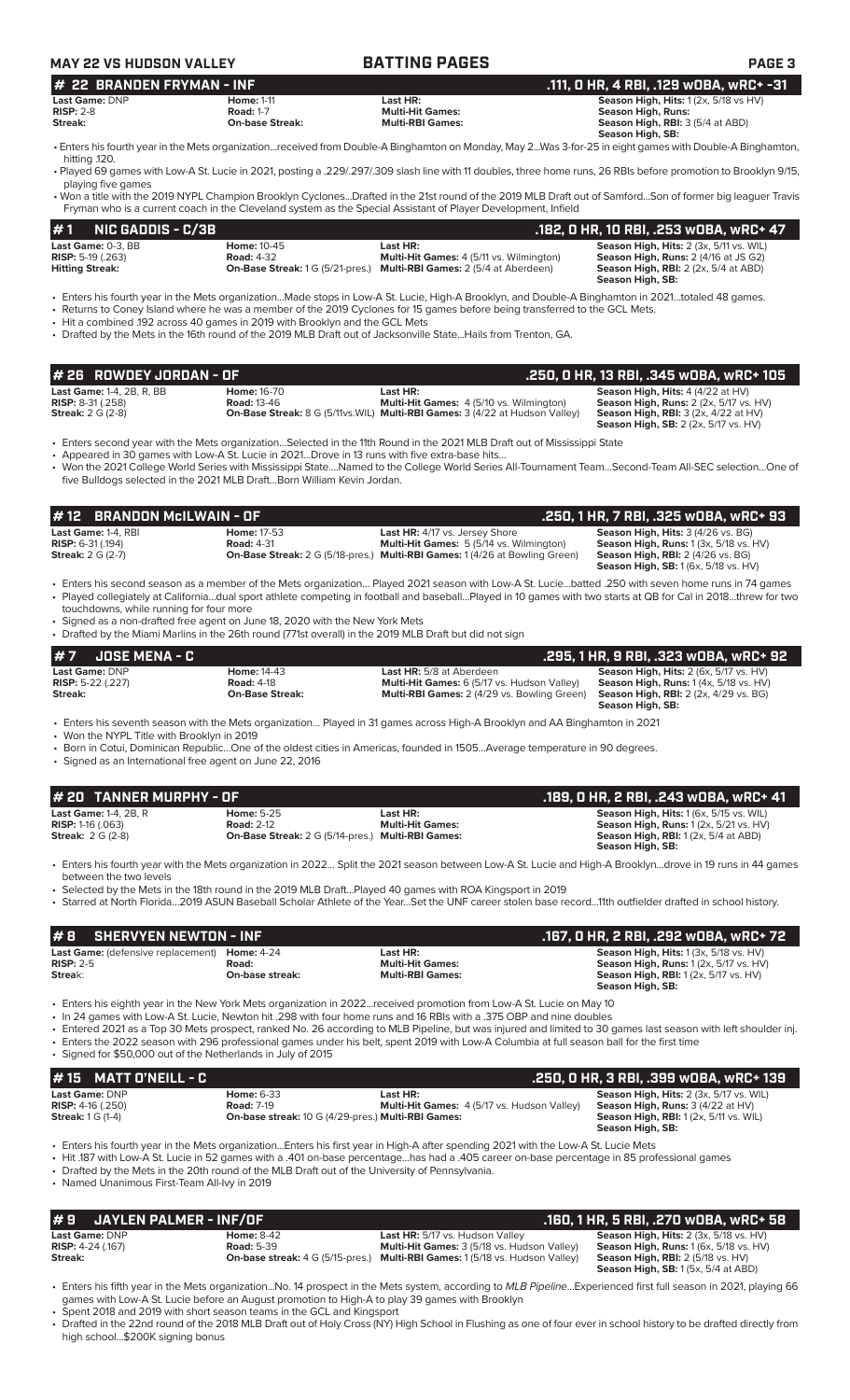| <b>MAY 22 VS HUDSON VALLEY</b>                                                                                   |                                                                                                                                                                                                                                                                                 | <b>BATTING PAGES</b>                                                                                                                                                                                                                                                                                                                                                                                                                                             | <b>PAGE 4</b>                                                                                                                                                                 |
|------------------------------------------------------------------------------------------------------------------|---------------------------------------------------------------------------------------------------------------------------------------------------------------------------------------------------------------------------------------------------------------------------------|------------------------------------------------------------------------------------------------------------------------------------------------------------------------------------------------------------------------------------------------------------------------------------------------------------------------------------------------------------------------------------------------------------------------------------------------------------------|-------------------------------------------------------------------------------------------------------------------------------------------------------------------------------|
| #4<br><b>JOSE PEROZA - INF</b>                                                                                   |                                                                                                                                                                                                                                                                                 |                                                                                                                                                                                                                                                                                                                                                                                                                                                                  | .193, 0 HR, 5 RBI, .236 w0BA, wRC+ 36                                                                                                                                         |
| Last Game: 1-3, BB<br><b>RISP:</b> 5-22 (.227)<br><b>Streak:</b> 1 G (1-3)                                       | <b>Home: 10-46</b><br><b>Road: 8-45</b><br><b>On-base streak:</b> 5 G (5/8-pres.)                                                                                                                                                                                               | Last HR:<br>Multi-Hit Games: 3 (5/8 at Aberdeen)<br><b>Multi-RBI Games:</b>                                                                                                                                                                                                                                                                                                                                                                                      | Season High, Hits: 2 (3x, 5/8 at ABD)<br>Season High, Runs: 2 (2x, 5/4 at ABD)<br><b>Season High, RBI:</b> 1 (5x, 5/10 vs. WIL)<br>Season High, SB:                           |
| the Cyclones, where he hit five home runs                                                                        | • Part of Brooklyn's 2019 New York-Penn League Championship Team.                                                                                                                                                                                                               | · Enters his seventh year in the Mets organizationAdvanced to Low-A St. Lucie in 2021 slashing .274/.404/.442Spent the final 38 games of the season with<br>• Ranked as the No. 19 prospect in the Mets farm system, according to Baseball America and the No. 29 prospect according to MLB Pipeline                                                                                                                                                             |                                                                                                                                                                               |
|                                                                                                                  | · Signed as non-drafted international free agent signing on July 2, 2016 from Venezuela.                                                                                                                                                                                        |                                                                                                                                                                                                                                                                                                                                                                                                                                                                  |                                                                                                                                                                               |
| #2<br><b>WILMER REYES - UTL</b>                                                                                  |                                                                                                                                                                                                                                                                                 |                                                                                                                                                                                                                                                                                                                                                                                                                                                                  | .208, 1 HR, 14 RBI, .239 w0BA, wRC+ 38                                                                                                                                        |
| Last Game: 0-3, BB<br><b>RISP:</b> 8-37 (.216)<br>Streak:                                                        | <b>Home: 19-78</b><br><b>Road: 7-47</b><br><b>On-base streak:</b> 3 G (5/18-pres.)                                                                                                                                                                                              | Last HR: 4/30 vs. Bowling Green<br>Multi-Hit Games: 5 (4/30 vs. Bowling Green)<br>Multi-RBI Games: 3 (5/8 at ABD - G1)                                                                                                                                                                                                                                                                                                                                           | Season High, Hits: 3 (2x, 4/28 vs. BG)<br>Season High, Runs: 3 (4/30 vs. BG)<br><b>Season High, RBI:</b> 5 (4/28 vs. BG)<br><b>Season High, SB:</b> 1(5x, 5/19 vs. HV)        |
| Binghamton.                                                                                                      | Enters his seventh year in the Mets organizationWon a New York-Penn League title with Brooklyn in 2019                                                                                                                                                                          | • Reinstated to Brooklyn from rehab assignment with FCL Mets late in 2021 when SS Ronny Mauricio and OF Antoine Duplantis were promoted to Double-A                                                                                                                                                                                                                                                                                                              |                                                                                                                                                                               |
| • 23 year old hails from Mao, Dominican Republic                                                                 |                                                                                                                                                                                                                                                                                 | • Hit .323 with a .350 on-base percentage in 2019 as the top hitter on the 2019 NYPL Champion Brooklyn Cyclones                                                                                                                                                                                                                                                                                                                                                  |                                                                                                                                                                               |
| # 23 MATT RUDICK - OF                                                                                            |                                                                                                                                                                                                                                                                                 |                                                                                                                                                                                                                                                                                                                                                                                                                                                                  | .184, 0 HR, 1 RBI, .314 WOBA, WRC+ 85                                                                                                                                         |
| <b>Last Game: DNP</b><br><b>RISP: 1-10</b><br><b>Streak:</b> 3 G (4-9)                                           | <b>Home: 6-18</b><br><b>Road: 1-20</b>                                                                                                                                                                                                                                          | Last HR:<br>Multi-Hit Games: 1(4/28 vs. Bowling Green)<br>On-base streak: 3 G (4/27-pres.) Multi-RBI Games: 1 (4/28 vs. Bowling Green)                                                                                                                                                                                                                                                                                                                           | Season High, Hits: 2 (4/28 vs. BG)<br><b>Season High, Runs:</b> 2 (3x, 4/28 vs. BG)<br>Season High, RBI: 1 (4/28 vs. BG)<br><b>Season High, SB: 2 (4/20 at HV)</b>            |
| • Member of the 15u USA Baseball national team                                                                   | • Drafted in the 13th Round in the 2021 MLB DraftStarred collegiately at San Diego State<br>• Named First-Team All-Mountain West selection in 2021 Hit .410 as a Redshirt-Junior<br>• Scripps Rach alumni include SNL cast member Kyle Mooney and PGA golfer Xander Schauffele. | . Enters his second year with the Mets organizationplayed 21 games with the FCL Mets, hitting. 303 (23-76) with a .404 OBP.                                                                                                                                                                                                                                                                                                                                      |                                                                                                                                                                               |
| <b>WARREN SAUNDERS - INF</b><br># 10                                                                             |                                                                                                                                                                                                                                                                                 |                                                                                                                                                                                                                                                                                                                                                                                                                                                                  | .220, 0 HR, 2 RBI, .294 w0BA, wRC+ 73                                                                                                                                         |
| Last Game: 0-4<br><b>RISP: 2-11 (.182)</b><br>Streak:                                                            | Home: 10-36<br><b>Road: 3-19</b><br><b>On-base streak:</b> 1 G (5/17-pres.)                                                                                                                                                                                                     | Last HR:<br><b>Multi-Hit Games:</b> 4 (5/14 vs. Wilmington))<br><b>Multi-RBI Games:</b>                                                                                                                                                                                                                                                                                                                                                                          | Season High, Hits: 3 (5/14 vs. WIL)<br>Season High, Runs: 2 (4/29 vs. BG)<br><b>Season High, RBI:</b> 1 (2x, 4/30 vs. BG)<br>Season High, SB:                                 |
| in his final game at Yankee Stadium.                                                                             | • Signed as an international free agent in 2018 out of Grand Bahama, Bahamas                                                                                                                                                                                                    | · Enters his fifth year in the Mets organization and third seasonPlayed his first full season in 2021 with the Low-A St. Lucie Mets and led the team in hits (84) and<br>ranked second in total bases (105) behind Top-10 Mets prospect Alex Ramirezplays outfield and all four infield positions<br>• Recent players from the Bahamas include Miami's Jazz Chisholm and Antoan Richardson, famous for scoring from second base on Derek Jeter's walk-off single |                                                                                                                                                                               |
| #3<br>JT SCHWARTZ - INF                                                                                          |                                                                                                                                                                                                                                                                                 |                                                                                                                                                                                                                                                                                                                                                                                                                                                                  | .232, 1 HR, 6 RBI, .322 wOBA, wRC+ 91                                                                                                                                         |
| Last Game: 0-3, BB<br>RISP: 9-34 (.265)<br>Streak:                                                               | <b>Home: 19-65 (.292)</b><br><b>Road:</b> 7-47 (.149)<br><b>On-base streak:</b> 1 G (5/21-pres.)                                                                                                                                                                                | Last HR: 4/12 vs. Jersey Shore<br>Multi-Hit Games: 9 (5/15 vs. Wilmington)<br><b>Multi-RBI Games:</b> 2 (4/20 at Hudson Valley)                                                                                                                                                                                                                                                                                                                                  | Season High, Hits: 3 (2x, 5/10 vs. WIL)<br>Season High, Runs: 3 (4/26 vs. BG)<br><b>Season High, RBI:</b> 2 (3x, 5/11 vs. WIL)<br>Season High, SB:                            |
| the seventh highest in single-season UCLA history                                                                | two stealsMLB Pipeline ranks Schwartz as the number 19 overall prospect in the Mets organization.<br>• His UCLA teammate Kevin Kendall was also drafted by the Mets in 2021                                                                                                     | • Enters his second year in the Mets organizationSaw first professional action in 2021 with Low-A St. LucieAppeared in 25 games with an OBP of .320 and<br>• Drafted in the fourth round by the Mets in 2021 out UCLAwas named an All-American and won the Pac-12 batting title as a sophomoreHis .396 average was                                                                                                                                               |                                                                                                                                                                               |
| #48 JOE SUOZZI - OF                                                                                              |                                                                                                                                                                                                                                                                                 |                                                                                                                                                                                                                                                                                                                                                                                                                                                                  | .146, 2 HR, 9 RBI, .290 wOBA, wRC+ 70                                                                                                                                         |
|                                                                                                                  | <b>Home: 4-23</b><br><b>Road: 2-18</b>                                                                                                                                                                                                                                          | Last HR:<br><b>Multi-Hit Games:</b><br><b>On-base streak:</b> 2 G (5/19-pres.) Multi-RBI Games: 1 (4/16 vs. JS G2)                                                                                                                                                                                                                                                                                                                                               | Season High, Hits: 1 (6x, 5/21 vs. HV)<br><b>Season High, Runs:</b> $1(4x, 5/19$ vs. $HV$ )<br>Season High, RBI: 4 (4/16 vs. JS G2)<br><b>Season High, SB: 1 (4/20 at HV)</b> |
|                                                                                                                  |                                                                                                                                                                                                                                                                                 |                                                                                                                                                                                                                                                                                                                                                                                                                                                                  |                                                                                                                                                                               |
| Last Game: 1-3, RBI, BB<br><b>RISP: 2-10</b><br><b>Streak:</b> 2 G (2-5)<br>running for New York State Governor. | • Signed by the Mets on June 15, 2020 out of Boston College<br>• Attended Chaminade High School in Mineola, NYwon the 2013 CHSAA Title                                                                                                                                          | • Enters his second year in the Mets organization…Drove in 23 runs with 14 stolen bases in 53 games across Low-A St. Lucie and High-A Brooklyn last year<br>• His father, Tom Suozzi, is the former Nassau County Executive and current U.S. House of Representatives member of NY's 3rd district (Nassau, Suffolk, Queens)                                                                                                                                      |                                                                                                                                                                               |

# **Recent Home Run Chart**

| Date                                                    | Player                                     | <b>Opponent</b>                   |           | Exit Velo Launch Angle | <b>Distance</b> |
|---------------------------------------------------------|--------------------------------------------|-----------------------------------|-----------|------------------------|-----------------|
|                                                         | $4/12$ JT Schwartz<br>$4/16$ G2 Joe Suozzi | vs. Jersey Shore                  | $103$ mph | 23                     | 365 ft.         |
|                                                         |                                            | vs. Jersey Shore                  |           |                        |                 |
| $\begin{array}{c} 4/17 \\ 4/30 \\ 5/8 & 62 \end{array}$ |                                            | Brandon McIlwain vs. Jersey Shore |           |                        |                 |
|                                                         |                                            | Wilmer Reyes vs. Bowling Green    |           |                        |                 |
|                                                         | Jose Mena                                  | at Aberdeen                       |           |                        |                 |
|                                                         |                                            | Jaylen Palmer vs. Hudson Valley   |           |                        |                 |
| $5/17$<br>$5/19$                                        | Joe Suozzi                                 | vs. Hudson Valley                 | $109$ mph | 27                     | 402 ft.         |
|                                                         |                                            |                                   |           |                        |                 |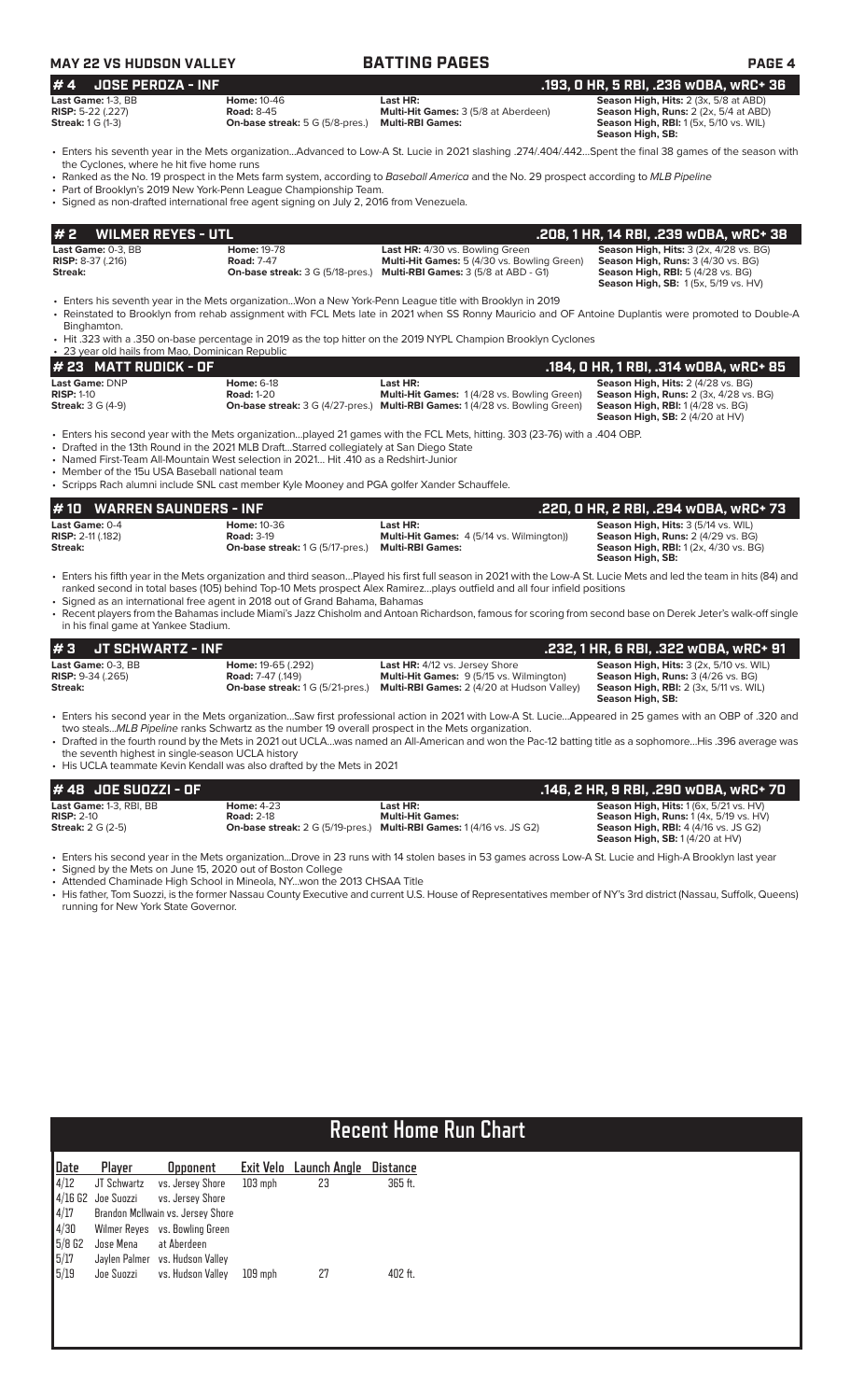|--|--|

| <b>MAY 22 VS HUDSON VALLEY</b>                                                                                                                                                                                                                                                                                                                                                       | <b>BULLPEN PAGE</b>                                                                         |          |                                                                                 |                                            |                          |                                                                                      |                                                      |                                                | <b>PAGE 5</b>                                                           |                                              |
|--------------------------------------------------------------------------------------------------------------------------------------------------------------------------------------------------------------------------------------------------------------------------------------------------------------------------------------------------------------------------------------|---------------------------------------------------------------------------------------------|----------|---------------------------------------------------------------------------------|--------------------------------------------|--------------------------|--------------------------------------------------------------------------------------|------------------------------------------------------|------------------------------------------------|-------------------------------------------------------------------------|----------------------------------------------|
| #18<br><b>NOLAN CLENNEY - RHP</b><br>Last App: 5/17 vs. HV Last Loss: 5/3 @ ABD<br>Leadoff: 2-16<br>• Enters his second year in the Mets organizationReceived from Low-A St. Lucie on September 7                                                                                                                                                                                    | 18.2 K%, 11.7 BB%, 5.71 ERA, 9 G<br>SV/OP (Last):                                           | Holds:   | DATE<br>OPP<br>4/28<br>BG                                                       | <b>LAST FIVE APPEARANCES</b><br><b>DEC</b> | IP<br>2.2                | <b>NOLAN CLENNEY</b><br>Н<br>R<br>1<br>1                                             | ER<br>$\mathbf{1}$                                   | <b>BB</b><br>$\mathbf{1}$                      | K<br>2                                                                  | <b>HR</b><br>$\circ$                         |
| • Signed to a minor league deal on June 28, 2021Made 13 relief apps for Low-A St. Lucie<br>• Pitched with Gary in 2021 and with Utica in 2019 and 2020 in independent baseball<br>· 25 year old hails from Northville, MichiganAttended NC State                                                                                                                                     |                                                                                             |          | 5/3<br>@ABD<br>5/10<br>WIL<br>5/15<br>WIL G1<br>5/17<br>HV                      | L, BS<br>H                                 | 2.2<br>1.0<br>0.1<br>4.0 | 3<br>3<br>3<br>$\mathbf{1}$<br>$\mathbf 0$<br>0<br>3<br>$\circ$                      | 3<br>3<br>$\circ$<br>$\circ$                         | $\overline{2}$<br>3<br>$\circ$<br>$\mathbf{1}$ | $\overline{4}$<br>1<br>$\circ$<br>$\overline{2}$                        | $\circ$<br>$\circ$<br>$\circ$<br>$\circ$     |
| <b>JUSTIN COURTNEY - RHP</b><br>#36                                                                                                                                                                                                                                                                                                                                                  | 25.8 K%, 13.6 BB%, 3.00 ERA, 9 G                                                            |          |                                                                                 |                                            |                          | <b>JUSTIN COURTNEY</b>                                                               |                                                      |                                                |                                                                         |                                              |
| Last App: 5/18 vs. HV Last Loss:<br>Leadoff: 2-16                                                                                                                                                                                                                                                                                                                                    | <b>SV/OP (Last):</b> 4/4 5/18 vs. HV                                                        | Holds:   | DATE<br>OPP<br>4/30<br><b>BG</b>                                                | <b>DEC</b><br>W                            | IP<br>2.0                | н<br>R<br>$\overline{2}$<br>0                                                        | ER<br>$\circ$                                        | BB<br>$\circ$                                  | К<br>3                                                                  | <b>HR</b><br>$\circ$                         |
| • Enters first season with the Mets organizationSigned on September 10, 2021<br>· Began career with the Angels organizationPitched 43.0 IP across Rokand Low-A Inland Empire<br>66ers in 2021                                                                                                                                                                                        |                                                                                             |          | 5/8 @ABD (G2)<br>5/11<br>WIL<br>5/15<br>WIL G1<br>5/18<br><b>HV</b>             | <b>SV</b><br><b>SV</b>                     | 1.2<br>1.1<br>2.0<br>1.1 | 2<br>$\mathbf{1}$<br>$\overline{2}$<br>3<br>$\circ$<br>$\circ$<br>$\circ$<br>$\circ$ | $\mathbf{1}$<br>$\overline{2}$<br>$\circ$<br>$\circ$ | $\overline{2}$<br>1<br>$\mathbf{1}$<br>1       | $\circ$<br>2<br>1<br>1                                                  | $\mathsf O$<br>$\circ$<br>$\circ$<br>$\circ$ |
| • Played collegiately at MaineNamed Louisville Slugger Freshman All-American                                                                                                                                                                                                                                                                                                         |                                                                                             |          | OPP<br>DATE                                                                     | <b>DEC</b>                                 | IP                       | <b>BRENDAN HARDY</b><br>R<br>н                                                       | ER                                                   | <b>BB</b>                                      | К                                                                       | <b>HR</b>                                    |
| # 21<br><b>BRENDAN HARDY - RHP</b><br>Last App: 5/21 vs. HV<br><b>Last Loss:</b><br>Leadoff: 0-2                                                                                                                                                                                                                                                                                     | 30.4 K%, 4.3 BB%, 5.06 ERA, 4 G<br>SV/OP (Last):                                            | Holds:   | $5/1*$<br><b>DBT</b><br>5/5<br>@ABD<br>5/10<br><b>WIL</b><br>WIL G <sub>2</sub> |                                            | 1.0<br>1.1<br>1.1<br>0.1 | $\mathbf 0$<br>0<br>$\mathbf o$<br>0<br>3<br>4<br>$\mathbf o$<br>$\mathbf o$         | $\circ$<br>$\circ$<br>3<br>$\mathbf 0$               | $\Omega$<br>$\mathbf{o}$<br>O<br>1             | $\mathbf{1}$<br>$\overline{\mathbf{2}}$<br>$\overline{\mathbf{2}}$<br>O | $\circ$<br>$\circ$<br>$\circ$<br>$\mathbf 0$ |
| · Enters his fifth year in the Mets organizationDrafted 31st round, 2018 Gulfport High School (MS)<br>• Promoted from Low-A St. Lucie to Brooklyn on May 2, striking out 17 with four walks 8 1/3 IP<br>• Spent 2021 with the GCL Mets (13 appearances) and Low-A St. Lucie (11 appearances)                                                                                         |                                                                                             |          | 5/15<br>HV<br>5/21<br>*Appearance with Low-A St. Lucie                          |                                            | 2.1                      | 1<br>$\mathbf 0$                                                                     | O                                                    | $\Omega$                                       | 3                                                                       | $\mathbf{o}$                                 |
| • Pitched with GCL Mets in 2018 and Kingsport Mets in 2019 over first two years in pro ball                                                                                                                                                                                                                                                                                          |                                                                                             |          | DATE<br>OPP                                                                     | <b>DEC</b>                                 | IP                       | <b>GRANT HARTWIG</b><br>н<br>R                                                       | ER                                                   | BB                                             | Κ                                                                       | HR                                           |
| # 27<br><b>GRANT HARTWIG - RHP</b><br>Last App:<br><b>Last Loss:</b>                                                                                                                                                                                                                                                                                                                 | 0 K%, 0 BB%, 0.00 ERA, 0 G<br>SV/OP (Last):                                                 | Holds:   | $4/30*$<br>DBT<br>$5/4*$<br>@PMB                                                |                                            | 0.2<br>1.0               | 3<br>2<br>0<br>0                                                                     | $\overline{2}$<br>0                                  | $\mathbf{1}$<br>$\mathbf{1}$                   | $\circ$<br>1                                                            | $\circ$<br>$\circ$                           |
| Leadoff:                                                                                                                                                                                                                                                                                                                                                                             |                                                                                             |          | $5/7*$<br>@ PMB<br>$5/12*$<br>LAK                                               |                                            | 1.0<br>2.0               | $\overline{4}$<br>4<br>$\mathbf 0$<br>$\circ$                                        | $\overline{4}$<br>$\mathbf 0$                        | $\circ$<br>$\circ$                             | $\Omega$<br>4                                                           | $\circ$<br>$\circ$                           |
| • Enters his second season in the Mets organizationpromoted from Low-A St. Lucie on May 21<br>. Pitched 10 times with Low-A St. Lucie in 2022, striking out 21 in 14.2 IP with five walks<br>In 2021, split time between FCL Mets (4 appearances/3 starts) and Low-A St. Lucie (4 apps.)                                                                                             |                                                                                             |          | $5/17*$<br>@TAM<br>*Appearance with Low-A St. Lucie                             |                                            | 1.2                      | $\overline{2}$<br>3                                                                  | 1                                                    | 1                                              | 4                                                                       | $\circ$                                      |
| • Undrafted free agent signing out of Miami University in Ohio                                                                                                                                                                                                                                                                                                                       |                                                                                             |          | OPP<br>DATE                                                                     | <b>DEC</b>                                 | IP                       | <b>COLBY MORRIS</b><br>R<br>Н                                                        | ER                                                   | BB                                             | К                                                                       | <b>HR</b>                                    |
| #38<br><b>COLBY MORRIS - RHP</b><br>Last App: 5/21 vs. HV<br><b>Last Loss:</b>                                                                                                                                                                                                                                                                                                       | 21.9 K%, 18.8 BB%, 6.43 ERA, 9 G<br>SV/OP (Last):                                           | Holds:   | <b>BG</b><br>4/28                                                               |                                            | 1.0                      | $\mathbf{1}$<br>1                                                                    | $\mathbf{1}$                                         | 2                                              | 1                                                                       | $\circ$                                      |
| Leadoff: 1-7                                                                                                                                                                                                                                                                                                                                                                         |                                                                                             |          | 5/3<br>@ABD<br>5/10<br>WIL                                                      | L, BS                                      | 0.1<br>0.2               | $\mathbf 0$<br>0<br>2<br>6                                                           | $\mathbf 0$<br>6                                     | $\mathbf{1}$<br>4                              | $\circ$<br>1                                                            | $\mathsf O$<br>$\circ$                       |
| • Enters his second season with the Mets organizationSigned by the club on March 19, 2021<br>Pitched in 31 G across Low-A St. Lucie & High-A Brooklyn in 2021struck out 65 batters in 55.1 IP<br>• Played collegiately at Division III Middlebury CollegePlayed two seasons of Independent base-<br>ball with the Gary SouthShore Railcats, Milwaukee Milkmen, and Chicago Deep Dish |                                                                                             |          | 5/17<br>HV<br>5/21<br><b>HV</b>                                                 | W                                          | 2.0<br>3.1               | $\overline{2}$<br>$\mathbf{1}$<br>5<br>1<br><b>HUNTER PARSONS</b>                    | $\mathbf{1}$<br>$\mathbf{1}$                         | 0<br>$\mathbf{1}$                              | $\overline{2}$<br>$\overline{2}$                                        | $\mathbf{1}$<br>$\mathbf{1}$                 |
| #17<br><b>HUNTER PARSONS - RHP</b>                                                                                                                                                                                                                                                                                                                                                   | 36.4 K%, 3.6 BB%, 0.00 ERA, 9 G                                                             |          | DATE<br>OPP<br>5/1                                                              | <b>DEC</b>                                 | IP                       | H                                                                                    | R ER                                                 | BB                                             | K                                                                       | HR                                           |
| <b>Last App:</b> 5/17 vs. HV<br><b>Last Loss:</b><br><b>Leadoff: 1-10</b>                                                                                                                                                                                                                                                                                                            | SV/OP (Last):                                                                               | Holds: 1 | <b>BG</b><br>5/8<br>@ABD (G2)                                                   |                                            | 2.0<br>1.0               | $\circ$<br>0<br>2<br>0                                                               | 0<br>0                                               | 0<br>0                                         | 2<br>0                                                                  | 0<br>0                                       |
| . Enters his fourth year in the Mets org. Pitched with Low-A St. Lucie and High-A Brooklyn in 2021                                                                                                                                                                                                                                                                                   |                                                                                             |          | 5/11<br>WIL<br>5/15<br>WIL G <sub>2</sub>                                       | W                                          | 3.0<br>0.1               | $\overline{2}$<br>0<br>O<br>0                                                        | $\circ$<br>$\circ$                                   | $\circ$<br>$\circ$                             | 3<br>1                                                                  | $\circ$<br>0                                 |
| Drafted in the 19th round by the Mets in 2019Third-team All-Big Ten selection<br>Drafted out of Parkside High School by Cleveland (40th round) in 2015 but did not sign                                                                                                                                                                                                              |                                                                                             |          | 5/17<br>HV<br>OPP<br>DATE                                                       | SV<br><b>DEC</b>                           | 2.0<br>IP                | $\circ$<br>$\circ$<br><b>EVY RUIBAL</b><br>н<br>R                                    | 0<br>ER                                              | $\mathbf{1}$<br><b>BB</b>                      | 3<br>К                                                                  | $\circ$<br>HR                                |
| #50<br><b>EVY RUIBAL - RHP</b>                                                                                                                                                                                                                                                                                                                                                       | 21.8 K%, 14.8 BB%, 6.94 ERA, 12 G                                                           |          | @ABD (G2)<br>5/8<br>5/11<br>WIL                                                 | н                                          | 1.0<br>0.2               | 1<br>1<br>$\mathbf{1}$<br>0                                                          | $\mathbf{1}$<br>$\mathbf 0$                          | 0<br>1                                         | 0<br>$\mathbf{1}$                                                       | $\overline{1}$<br>$\circ$                    |
| Last App: 5/21 vs. HV Last Loss: 5/15 vs. WIL (G1)                                                                                                                                                                                                                                                                                                                                   | SV/OP (Last):<br>Holds:                                                                     |          | WIL G1<br>5/15<br>5/19<br>HV                                                    | L                                          | 0.2<br>1.0               | 3<br>3<br>$\circ$<br>0                                                               | $\overline{2}$<br>0                                  | 1<br>1                                         | 0<br>1                                                                  | $\circ$<br>$\circ$                           |
| <b>Leadoff: 2-10</b><br>· Signed to a minor league deal on June 27, 2021 from the Florence Y'alls (Frontier League)<br>• Pitched in the Dodgers system from 2015-2018, reaching High-A Rancho Cucamonga                                                                                                                                                                              |                                                                                             |          | 5/21<br>HV                                                                      |                                            | 1.0                      | 3<br>2<br><b>REYSON SANTOS</b>                                                       | $\overline{2}$                                       | $\overline{2}$                                 | $\Omega$                                                                | $\circ$                                      |
| • Drafted by the Dodgers in the 16th round of the 2017 MLB Draft from Notre Dame<br>· From Milburn, New Jersey, attending Milburn High School                                                                                                                                                                                                                                        |                                                                                             |          | OPP<br>DATE<br>4/29<br>BG                                                       | DEC<br>Н                                   | IP<br>0.1                | H<br>R<br>0<br>0                                                                     | ER<br>0                                              | BB<br>0                                        | Κ<br>0                                                                  | H <sub>R</sub><br>0                          |
| #34<br><b>REYSON SANTOS - RHP</b>                                                                                                                                                                                                                                                                                                                                                    | 14.3 K%, 17.6 BB%, 7.82 ERA, 10 G                                                           |          | 5/5<br>@ABD<br>5/15<br>WIL G <sub>2</sub>                                       |                                            | 1.2<br>1.0               | 2<br>2<br>$\mathbf 0$<br>0                                                           | $\overline{2}$<br>$\circ$                            | 3<br>$\circ$                                   | 1<br>0                                                                  | $\mathbf{1}$<br>$\circ$                      |
| Last App: 5/21 vs. HV<br><b>Last Loss:</b><br><b>Leadoff: 1-10</b>                                                                                                                                                                                                                                                                                                                   | SV/OP (Last):                                                                               | Holds: 2 | 5/17<br>HV<br>5/21<br>HV                                                        | н                                          | 2.0<br>1.2               | 0<br>0<br>3<br>5                                                                     | 0<br>5                                               | 1<br>3                                         | 3<br>$\overline{2}$                                                     | $\circ$<br>$\mathbf{1}$                      |
| • Enters his fourth year in the Mets organization<br>Began the 2021 season with Low-A St. Luciewhere he struck out 44 batters in 35.1 inningsPro •                                                                                                                                                                                                                                   |                                                                                             |          | OPP<br>DATE                                                                     | <b>DEC</b>                                 | IP                       | <b>SAMMY TAVAREZ</b><br>R<br>Н                                                       | ER                                                   | BB                                             | Κ                                                                       | HR                                           |
| moted to High-A Brooklyn making three appearances in 2021<br>His native Bani is home to several former MLB players, including Manny, Willy, and Erick Aybar. •                                                                                                                                                                                                                       |                                                                                             |          | 4/26<br>BG<br>5/1<br>BG<br>5/8<br>@ABD (G2)<br>5/15<br>WIL G1                   |                                            | 2.0<br>0.2<br>1.1<br>1.0 | 0<br>0<br>$\mathbf{1}$<br>1<br>$\circ$<br>0<br>$\mathbf{1}$<br>$\mathbf{1}$          | 0<br>1<br>$\circ$<br>$\mathbf{1}$                    | 2<br>1<br>1<br>0                               | 4<br>2<br>1<br>1                                                        | 0<br>$\circ$<br>$\circ$<br>$\circ$           |
| #46<br><b>SAMMY TAVAREZ - RHP</b><br>Last App: 5/18 vs. HV Last Loss:<br>Leadoff: 0-5                                                                                                                                                                                                                                                                                                | 27.9 K%, 20.9 BB%, 1.86 ERA, 8 G<br><b>SV/OP (Last):</b> 2/2 (4/16 vs. JS G1) <b>Holds:</b> |          | 5/18<br>HV<br>OPP<br>DATE                                                       | W<br>DEC                                   | 2.1<br>IP                | $\overline{2}$<br>$\mathbf{1}$<br><b>JORDAN YAMAMOTO</b><br>Н<br>R                   | 0<br>ER                                              | 2<br>BB                                        | $\mathbf 0$<br>Κ                                                        | $\circ$<br>HR                                |
| - Enters his second season with the Mets organizationPlayed 2021 season with Low-A St. Lucie<br>striking out 52 batters in 31.0 innings<br>· Signed by the Yankees as a free agent on January 17, 2018                                                                                                                                                                               |                                                                                             |          | 5/18<br>HV                                                                      | н                                          | 1.2                      | 3<br>2                                                                               | 2                                                    | 2                                              | 2                                                                       | $\mathbf{1}$                                 |
| • Hails from Santo, Domingo, Dominican Republic.<br>#13<br>JORDAN YAMAMOTO - RHP                                                                                                                                                                                                                                                                                                     | 22 K%, 22 BB%, 10.80 ERA, 1 G                                                               |          |                                                                                 |                                            |                          |                                                                                      |                                                      |                                                |                                                                         |                                              |
|                                                                                                                                                                                                                                                                                                                                                                                      |                                                                                             |          |                                                                                 |                                            |                          |                                                                                      |                                                      |                                                |                                                                         |                                              |

**Last App:** 5/18 vs. HV **Last Loss: SV/OP (Last): Holds:** 1

**Leadoff:** 1-2

• Enters his second season with the Mets organization…Played 2021 season with Low-A St. Lucie…

striking out 52 batters in 31.0 innings • Signed by the Yankees as a free agent on January 17, 2018

|  |  | • Hails from Santo, Domingo, Dominican Republic. |  |
|--|--|--------------------------------------------------|--|
|  |  |                                                  |  |

| OPP         | <b>DEC</b> | IP                      | н              | R           | ER       | BB                                                                     | Κ | HR                           |  |  |  |
|-------------|------------|-------------------------|----------------|-------------|----------|------------------------------------------------------------------------|---|------------------------------|--|--|--|
| <b>BG</b>   |            | 2.2                     | 1              | 1           | 1        | 1                                                                      | 2 | 0                            |  |  |  |
| @ABD        | L, BS      | 2.2                     | 3              | 3           | 3        | $\overline{2}$                                                         | 4 | 0                            |  |  |  |
| WIL         | н          | 1.0                     | 1              | 3           | 3        | 3                                                                      | 1 | 0                            |  |  |  |
| WIL G1      |            | 0.1                     | 0              | 0           | 0        | 0                                                                      | O | 0                            |  |  |  |
| HV          |            | 4.0                     | 3              | 0           | $\Omega$ | 1                                                                      | 2 | 0                            |  |  |  |
|             |            |                         |                |             |          |                                                                        |   |                              |  |  |  |
|             |            |                         |                |             |          |                                                                        |   |                              |  |  |  |
|             |            |                         |                |             | ER       | BB                                                                     | Κ | ΗR                           |  |  |  |
| <b>BG</b>   | W          | 2.0                     | $\overline{2}$ | 0           | 0        | 0                                                                      | 3 | 0                            |  |  |  |
|             |            | 1.2                     | 2              | 1           | 1        | $\overline{2}$                                                         | 0 | 0                            |  |  |  |
| WIL         | SV         | 1.1                     | 3              | 2           | 2        | 1                                                                      | 2 | 0                            |  |  |  |
| WIL G1      |            | 2.0                     | 0              | $\mathbf 0$ | 0        | 1                                                                      | 1 | 0                            |  |  |  |
| HV          | SV         | 1.1                     | 0              | 0           | $\Omega$ | 1                                                                      | 1 | 0                            |  |  |  |
|             |            |                         |                |             |          |                                                                        |   |                              |  |  |  |
| OPP         | <b>DEC</b> | IP                      | н              | R           | ER       | BB                                                                     | Κ | ΗR                           |  |  |  |
| DBT         |            | 1.0                     | 0              | 0           | 0        | 0                                                                      | 1 | 0                            |  |  |  |
| <b>@ABD</b> |            | 1.1                     | 0              | 0           | 0        | 0                                                                      | 2 | 0                            |  |  |  |
| <b>WIL</b>  |            | 1.1                     | 4              | 3           | 3        | ٥                                                                      | 2 | 0                            |  |  |  |
| WIL G2      |            | 0.1                     | ٥              | 0           | 0        | 1                                                                      | 0 | 0                            |  |  |  |
| нv          |            | 2.1                     | 1              | 0           | 0        | ٥                                                                      | 3 | O                            |  |  |  |
|             | OPP        | <b>DEC</b><br>@ABD (G2) | IP             | Н           | R        | <b>NOLAN CLENNEY</b><br><b>JUSTIN COURTNEY</b><br><b>BRENDAN HARDY</b> |   | <b>LAST FIVE APPEARANCES</b> |  |  |  |

### **GRANT HARTWIG**<br> **DEC IP H R E**<br> **O.2** 3 2 :<br> **1.0** 4 4<br> **1.0** 4 4<br> **2.0** 0 0 0<br> **1.2** 3 2 DATE OPP DEC IP H R ER BB K HR 4/30\* DBT 0.2 3 2 2 1 0 0 5/4\* @PMB 1.0 0 0 0 1 1 0 5/7\* @ PMB 1.0 4 4 4 0 0 0 5/12\* LAK 2.0 0 0 0 0 4 0 5/17\* @TAM 1.2 3 2 1 1 4 0

### *\*Appearance with Low-A St. Lucie*

| <b>COLBY MORRIS</b> |           |       |     |    |   |    |              |               |    |  |  |
|---------------------|-----------|-------|-----|----|---|----|--------------|---------------|----|--|--|
| DATE                | OPP       | DEC.  | IP  | н  | R | ER | <b>BB</b>    | Κ             | ΗR |  |  |
| 4/28                | <b>BG</b> |       | 1.0 | 1  | 1 | -1 | 2            |               | O  |  |  |
| 5/3                 | @ABD      |       | 0.1 | O  | O | 0  | $\mathbf{1}$ | O             | O  |  |  |
| 5/10                | WIL       | L. BS | 0.2 | 2  | 6 | 6  | 4            | 1             | O  |  |  |
| 5/17                | HV        | W     | 2.0 | 2  | 1 | 1  | O            | $\mathcal{P}$ |    |  |  |
| 5/21                | HV        |       | 31  | Б. |   |    |              |               |    |  |  |

| <b>HUNTER PARSONS</b> |                    |            |            |               |   |          |    |   |     |  |
|-----------------------|--------------------|------------|------------|---------------|---|----------|----|---|-----|--|
| DATE                  | <b>OPP</b>         | <b>DEC</b> | IP         | н             | R | ER       | BВ | K | HR. |  |
| 5/1                   | <b>BG</b>          |            | 20         | Ω             | O | O        | O  | 2 | O   |  |
| 5/8                   | @ABD (G2)          |            | 1.0        | $\mathcal{P}$ | O | $\Omega$ | Ω  | Ω | Ω   |  |
| 5/11                  | WIL                | W          | 3.0        | $\mathcal{P}$ | O | O        | O  | 3 | O   |  |
| 5/15                  | WIL G <sub>2</sub> |            | $\Omega$ 1 | O             | O | O        | O  |   | Ω   |  |
| 5/17                  | HV                 | <b>SV</b>  | 20         | O             | O | Ω        |    | 3 |     |  |
|                       |                    |            |            |               |   |          |    |   |     |  |

| <b>EVY RUIBAL</b> |               |           |            |                |               |               |                |   |      |
|-------------------|---------------|-----------|------------|----------------|---------------|---------------|----------------|---|------|
| DATE OPP          |               | DEC.      | IP         |                |               | H R ER BB     |                | K | - HR |
|                   | 5/8 @ABD (G2) | 1.0 1 1 1 |            |                |               | 0             | 0              |   |      |
| 5/11              | WIL           | H.        | 0.2        | $\overline{1}$ | O             | 0             | $\overline{1}$ | 1 | O    |
| 5/15              | WIL G1        | L         | 0.2        | $\mathbf{3}$   | $\mathbf{3}$  | 2             | $\overline{1}$ | O | O    |
| 5/19              | <b>HV</b>     |           | 10         | O              | O             | O             | -1             |   | O    |
| 5/21              | <b>HV</b>     |           | $1 \Omega$ | 3              | $\mathcal{P}$ | $\mathcal{P}$ | $\mathcal{P}$  |   | O    |

|             |                    |            | <b>REYSON SANTOS</b>   |                |                |                |                |                |           |
|-------------|--------------------|------------|------------------------|----------------|----------------|----------------|----------------|----------------|-----------|
| <b>DATE</b> | OPP                | DEC        | IP                     | н              | R              | ER             | ВB             | Κ              | ΗR        |
| 4/29        | ΒG                 | н          | 0.1                    | $\Omega$       | 0              | O              | O              | 0              | 0         |
| 5/5         | @ABD               |            | 1.2                    | 2              | 2              | 2              | 3              | 1              | 1         |
| 5/15        | WIL G <sub>2</sub> |            | 1.0                    | $\Omega$       | 0              | O              | O              | O              | 0         |
| 5/17        | HV                 | Н          | 2.0                    | $\Omega$       | 0              | O              | 1              | 3              | 0         |
| 5/21        | HV                 |            | 1.2                    | 3              | 5              | 5              | 3              | 2              | 1         |
|             |                    |            | <b>SAMMY TAVAREZ</b>   |                |                |                |                |                |           |
| DATE        | OPP                | DEC        | IP                     | н              | R              | ER             | <b>BB</b>      | Κ              | HR        |
| 4/26        | BG                 |            | 2.0                    | $\Omega$       | O              | O              | $\overline{2}$ | 4              | Ο         |
| 5/1         | BG                 |            | 0.2                    | 1              | 1              | 1              | 1              | 2              | 0         |
| 5/8         | @ABD (G2)          |            | 1.1                    | 0              | O              | 0              | 1              | 1              | 0         |
| 5/15        | WIL G1             |            | 1.0                    | 1              | 1              | 1              | 0              | 1              | 0         |
| 5/18        | HV                 | W          | 2.1                    | $\overline{2}$ | 1              | O              | $\overline{2}$ | 0              | 0         |
|             |                    |            | <b>JORDAN YAMAMOTO</b> |                |                |                |                |                |           |
| <b>DATE</b> | OPP                | <b>DEC</b> | IP                     | н              | R              | ER             | BB             | Κ              | <b>HR</b> |
| 5/18        | HV                 | н          | 1.2                    | 3              | $\overline{2}$ | $\overline{2}$ | $\overline{2}$ | $\overline{2}$ | 1         |

|                |                                              | <b>Number of Pitches Thrown</b> |    |  |  |    |  |  |  |  |
|----------------|----------------------------------------------|---------------------------------|----|--|--|----|--|--|--|--|
| <b>Pitcher</b> | Days Rest 5/17 5/18 5/19 5/20 5/21 5/22 5/23 |                                 |    |  |  |    |  |  |  |  |
| Clenney        | 4                                            | 48                              |    |  |  |    |  |  |  |  |
| Courtney       | 3                                            |                                 | 22 |  |  |    |  |  |  |  |
| Hardy          | $\Omega$                                     |                                 |    |  |  | 35 |  |  |  |  |
| Hartwig        | 4                                            |                                 |    |  |  |    |  |  |  |  |
| Morris         | ∩                                            | 28                              |    |  |  | 50 |  |  |  |  |
| Parsons        | 4                                            | 26                              |    |  |  |    |  |  |  |  |
| Ruibal         | $\Omega$                                     |                                 |    |  |  | 29 |  |  |  |  |
| Santos, Rey.   | $\Omega$                                     | 13                              |    |  |  | 48 |  |  |  |  |
| Tavarez        | 3                                            |                                 | 40 |  |  |    |  |  |  |  |
| Yamamoto       | 3                                            |                                 | 42 |  |  |    |  |  |  |  |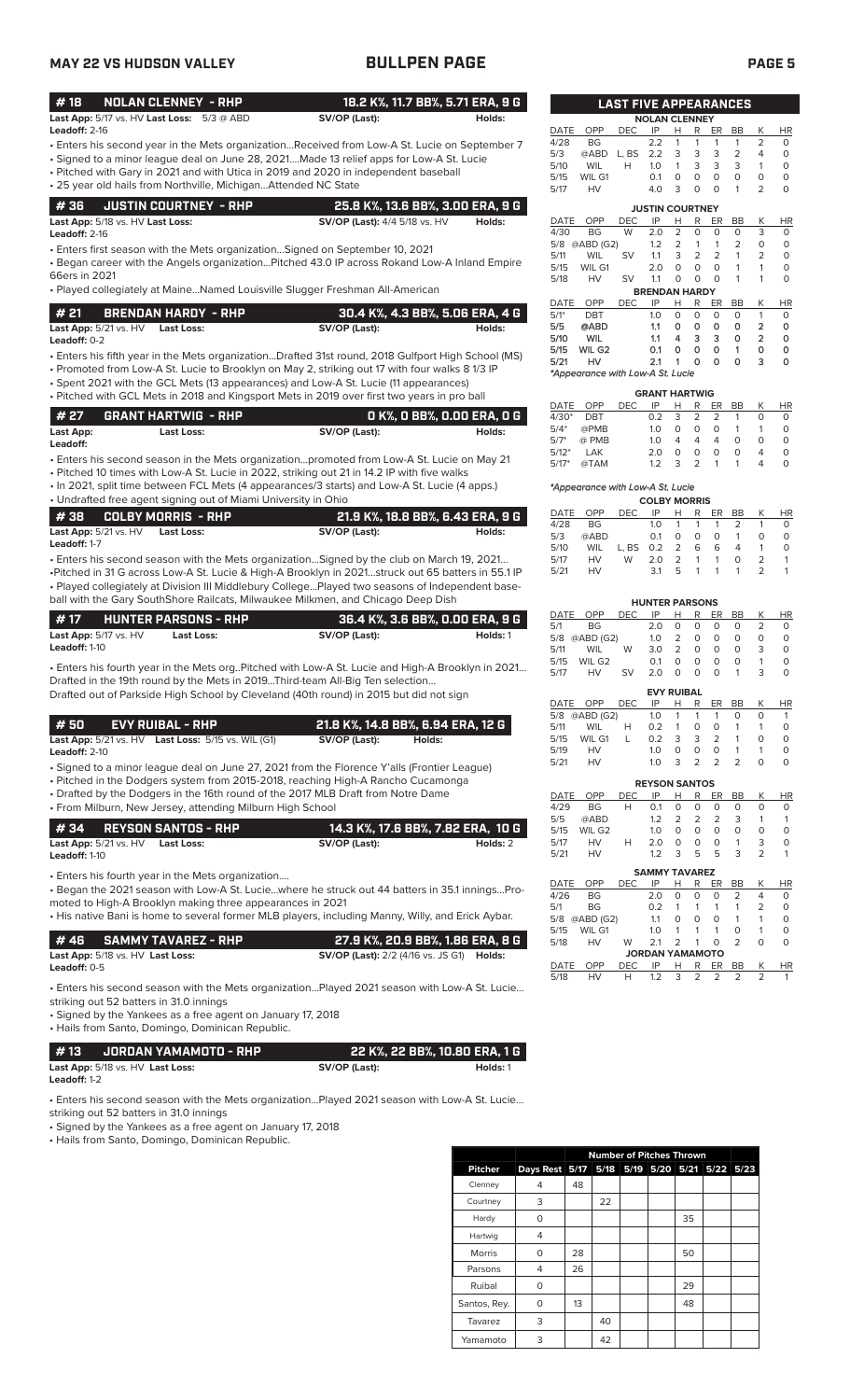### **MAY 22 VS HUDSON VALLEY HIGH/LOW & CHARTS PAGE 6**

|  | INDIVIDUAL BATTING HIGHS                                                |
|--|-------------------------------------------------------------------------|
|  | Longest Hitting Streak 5 games (Rowdey Jordan, Jose Mena, Matt O'Neill) |
|  |                                                                         |
|  |                                                                         |
|  |                                                                         |
|  |                                                                         |
|  |                                                                         |
|  |                                                                         |
|  |                                                                         |
|  |                                                                         |
|  |                                                                         |
|  |                                                                         |
|  |                                                                         |
|  |                                                                         |
|  |                                                                         |
|  |                                                                         |
|  | Most Extra-Base Hits, Game 2 (6x, Matt O'Neill, 5/17 vs. Hudson Valley) |
|  | Most Stolen Bases, Game  2 (3x, Rowdey Jordan, 5/17 vs. Hudson Valley)  |
|  | <b>TEAM BATTING HIGHS</b>                                               |
|  |                                                                         |
|  |                                                                         |
|  |                                                                         |
|  |                                                                         |
|  |                                                                         |
|  |                                                                         |
|  |                                                                         |
|  |                                                                         |
|  |                                                                         |

| Home Runs, Consecutive Games 2 games (4/16 vs. JS G2 -4/17 vs Jersey Shore) |
|-----------------------------------------------------------------------------|
|                                                                             |
|                                                                             |
|                                                                             |
|                                                                             |
|                                                                             |
|                                                                             |
|                                                                             |
|                                                                             |
|                                                                             |
|                                                                             |
|                                                                             |
|                                                                             |

Most Errors, Team, Game................................................................. 3 (5/18 vs. Hudson Valley) Most Errors, Individual, Game.....................................2 (2x Suozzi, 5/19 vs. Hudson Valley) Most Double Plays Turned, Nine-Inning Game... moot Bodbie Frays Famea, Finne Immit **FIELDING**

### **STARTERS BY POSITION**

STARTERS BY POSITION<br>C- O'Neill (11), Gaddis (11), Mena (11)<br>St

- **1B-** Schwartz (30), Saunders (2, Suozzi (1)
- **2B-** Young (3), Peroza (9), Reyes (7), Saunders (10), Fryman (3)
- **3B-** Peroza (13), Gaddis (7), Saunders (6), Palmer (4), Fryman (3)
- **SS-** Reyes (23), Young (2), Peroza (1), Newton (7)
- **LF-** Rudick (6), Jordan (20), Murphy (6), Reyes (1)
- **CF-** Palmer (20), Jordan (7), Rudick (5), Reyes (1)
- **RF-** McIlwain (22), Suozzi (8), Murphy (3)

**DH-** Suozzi (4), Jordan (4), Schwartz (2), Rudick (2), Gaddis (4) Peroza (1), O'Neill (7), Palmer (1), Mena (6), Murphy (1), McIllwain (1)

### **STARTERS BY BATTING ORDER**

**1st -** Jordan (25), Rudick (4), Murphy (4), Reyes (1)

**2nd -** Reyes (18), Jordan (5), Peroza (1) Gaddis (2). O'Neil (1), Newton (7)

**3rd -** Schwartz (20), Young (5), Reyes (3), O'Neil (4), Mena (2)

**4th-** McIlwain (11), Peroza (8), Gaddis (4), Mena (3), Schwartz (8)

**5th-** Schwartz (5), Gaddis (7), Suozzi (4), Peroza (2), McIlwain (3), Mena (8), O'Neil (4), Reyes (1)

**6th-** Palmer (9), Saunders (3), Mena (1), Peroza (4), O'Neill (1), McIlwain (5), Reyes (5), Gaddis (5), Suozzi (1)

**7th-** Palmer (7), Gaddis (3), McIlwain (4), Saunders (3), Suozzi (2), Rudick (2), Mena (1), Peroza (7), Reyes (4), O'Neil (1)

**8th-** Saunders (6), O'Neill (3), Suozzi (4), Gaddis (2), Rudick (2), McIlwain (1), Reyes (1), Peroza (4), Palmer (9), Fryman (1), Murphy (1)

**9th-** Rudick (6), Murphy (4), Jordan (2), Mena (2), O'Neill (4), Suozzi (3), Saunders (6), Fryman (5), Palmer (1)

|             | <b>CATCHERS STEALING</b> |     |     |             | <b>MULTI-RUN INNINGS</b> |             |
|-------------|--------------------------|-----|-----|-------------|--------------------------|-------------|
| <b>Name</b> | СS                       | ATT | PCT | <b>Runs</b> | Times                    | Last        |
| Gaddis      |                          | 23  | 13% |             | 17                       | 5/21 vs. HV |
| Mena        |                          | 35  | 20% | 3           | 6                        | 5/17 vs. HV |
| O'Neill     | 5                        | 29  | 17% |             | 3                        | $5/3$ @ABD  |
|             |                          |     |     | 5           |                          | 5/18 vs. HV |

|                                     |    | 2                | a | 4  | - 51 | в  |   |                   |    | 7 8 9 10+ TOTALS |
|-------------------------------------|----|------------------|---|----|------|----|---|-------------------|----|------------------|
| OPPONENTS 20   16   6   17   9   13 |    |                  |   |    |      |    |   | $12 \mid 17 \mid$ | 10 | 127              |
| <b>BKLYN</b>                        | 13 | 12 <sup>12</sup> | 6 | 11 | 17   | 14 | 9 | 13                |    | 101              |

| INDIVIDUAL PITCHING HIGHS                                                                                                                                     |
|---------------------------------------------------------------------------------------------------------------------------------------------------------------|
|                                                                                                                                                               |
|                                                                                                                                                               |
| Most Home Runs Allowed, Game1 (10x, Reison Santos, 5/21 vs. Hudson Valley)                                                                                    |
|                                                                                                                                                               |
| Most Strikeouts, Game, Reliever 8 (2x, Oscar Rojas, 4/22 at Hudson Valley)                                                                                    |
|                                                                                                                                                               |
|                                                                                                                                                               |
|                                                                                                                                                               |
|                                                                                                                                                               |
| Most Innings Pitched, Reliever  5.0 (2x, Jesus Vargas 4/27 vs. Bowling Green)<br>Most Consecutive Scoreless Inn., Reliever 14.2 (Hunter Parsons, 4/9-present) |

| <b>TEAM PITCHING HIGHS</b>                                          |  |
|---------------------------------------------------------------------|--|
|                                                                     |  |
|                                                                     |  |
|                                                                     |  |
|                                                                     |  |
|                                                                     |  |
| Most Consecutive Scoreless Innings 11 (4/29-4/30 vs. Bowling Green) |  |
|                                                                     |  |
|                                                                     |  |
|                                                                     |  |
|                                                                     |  |
|                                                                     |  |
|                                                                     |  |
|                                                                     |  |
|                                                                     |  |
|                                                                     |  |
|                                                                     |  |

|                              |                             | <b>TEAM MISCELLANEOUS</b>                                                    |  |  |  |  |
|------------------------------|-----------------------------|------------------------------------------------------------------------------|--|--|--|--|
|                              |                             | Longest Game, Time, Nine-Inning Game 3:10 (5/21 vs. Hudson Valley)           |  |  |  |  |
|                              |                             |                                                                              |  |  |  |  |
|                              |                             |                                                                              |  |  |  |  |
|                              |                             |                                                                              |  |  |  |  |
|                              |                             |                                                                              |  |  |  |  |
|                              |                             |                                                                              |  |  |  |  |
|                              |                             |                                                                              |  |  |  |  |
|                              |                             | Coldest Gametime Temp. 47 degrees (2x, 4/19 @ Hudson Valley, Wilmington 4/8) |  |  |  |  |
|                              |                             |                                                                              |  |  |  |  |
|                              |                             |                                                                              |  |  |  |  |
|                              |                             |                                                                              |  |  |  |  |
|                              |                             |                                                                              |  |  |  |  |
| OUTFIELD ASSISTS (2)         |                             | RECORD BREAKDOWN                                                             |  |  |  |  |
| <b>TOTAL</b><br><b>NAME</b>  | (LAST)                      |                                                                              |  |  |  |  |
|                              |                             |                                                                              |  |  |  |  |
| McIlwain<br>1<br>1<br>Suozzi | 5/8 at ABD G1<br>4/24 at HV |                                                                              |  |  |  |  |
|                              |                             |                                                                              |  |  |  |  |
|                              |                             |                                                                              |  |  |  |  |
|                              |                             |                                                                              |  |  |  |  |
|                              |                             |                                                                              |  |  |  |  |
|                              |                             |                                                                              |  |  |  |  |
|                              |                             |                                                                              |  |  |  |  |
|                              |                             |                                                                              |  |  |  |  |
| UNIFORM RECORDS              |                             |                                                                              |  |  |  |  |
|                              |                             |                                                                              |  |  |  |  |
| <b>Home White</b>            | $8 - 8$                     |                                                                              |  |  |  |  |
|                              |                             |                                                                              |  |  |  |  |
| <b>Road Gray</b>             | $4 - 9$                     |                                                                              |  |  |  |  |
| <b>White Throwback</b>       | $1 - 0$                     |                                                                              |  |  |  |  |
|                              |                             |                                                                              |  |  |  |  |
| Los Jefes                    | $1 - 1$                     | Score 4 or More Runs13-2                                                     |  |  |  |  |
|                              |                             |                                                                              |  |  |  |  |
|                              |                             |                                                                              |  |  |  |  |
|                              |                             | Do Not Allow a Home Run8-15                                                  |  |  |  |  |
|                              |                             | Hit More Home Runs  3-1                                                      |  |  |  |  |
|                              |                             | Opponent Hits More HRs 4-3                                                   |  |  |  |  |
|                              |                             |                                                                              |  |  |  |  |
|                              |                             |                                                                              |  |  |  |  |
|                              |                             |                                                                              |  |  |  |  |
|                              |                             |                                                                              |  |  |  |  |
|                              |                             |                                                                              |  |  |  |  |
|                              |                             |                                                                              |  |  |  |  |
|                              |                             |                                                                              |  |  |  |  |
|                              |                             |                                                                              |  |  |  |  |
|                              |                             |                                                                              |  |  |  |  |
|                              |                             |                                                                              |  |  |  |  |
|                              |                             |                                                                              |  |  |  |  |
|                              |                             |                                                                              |  |  |  |  |
|                              |                             |                                                                              |  |  |  |  |
|                              |                             |                                                                              |  |  |  |  |
|                              |                             |                                                                              |  |  |  |  |

|                     | <b>EJECTIONS</b> |             |
|---------------------|------------------|-------------|
| <b>Name</b>         | <b>Umpire</b>    | Date        |
| M. Vogel-Freeman    | Clark            | 4/19 at HV  |
| Luis Rivera         | Clark            | $4/23$ @ HV |
| <b>Richie Benes</b> | Roemer           | 5/21 vs. HV |
| <b>Wilmer Reyes</b> | Shaw             | 5/21 vs. HV |

| <b>MISC. WINS</b> |  |                                       |  |  |  |
|-------------------|--|---------------------------------------|--|--|--|
|                   |  | Come from Behind Wins 4 (4/26 vs. BG) |  |  |  |
|                   |  | Wins in Last At-Bat 2 (4/26 vs. BG)   |  |  |  |
|                   |  | Walk-off Wins    1 (4/26 vs. BG)      |  |  |  |

Last Game of Series ..................................1-5 Series Sweeps .................................................

Extra Innings ..................................................... vs. LHP Starters...........................................1-4

Errorless.

vs. RHP Starters .....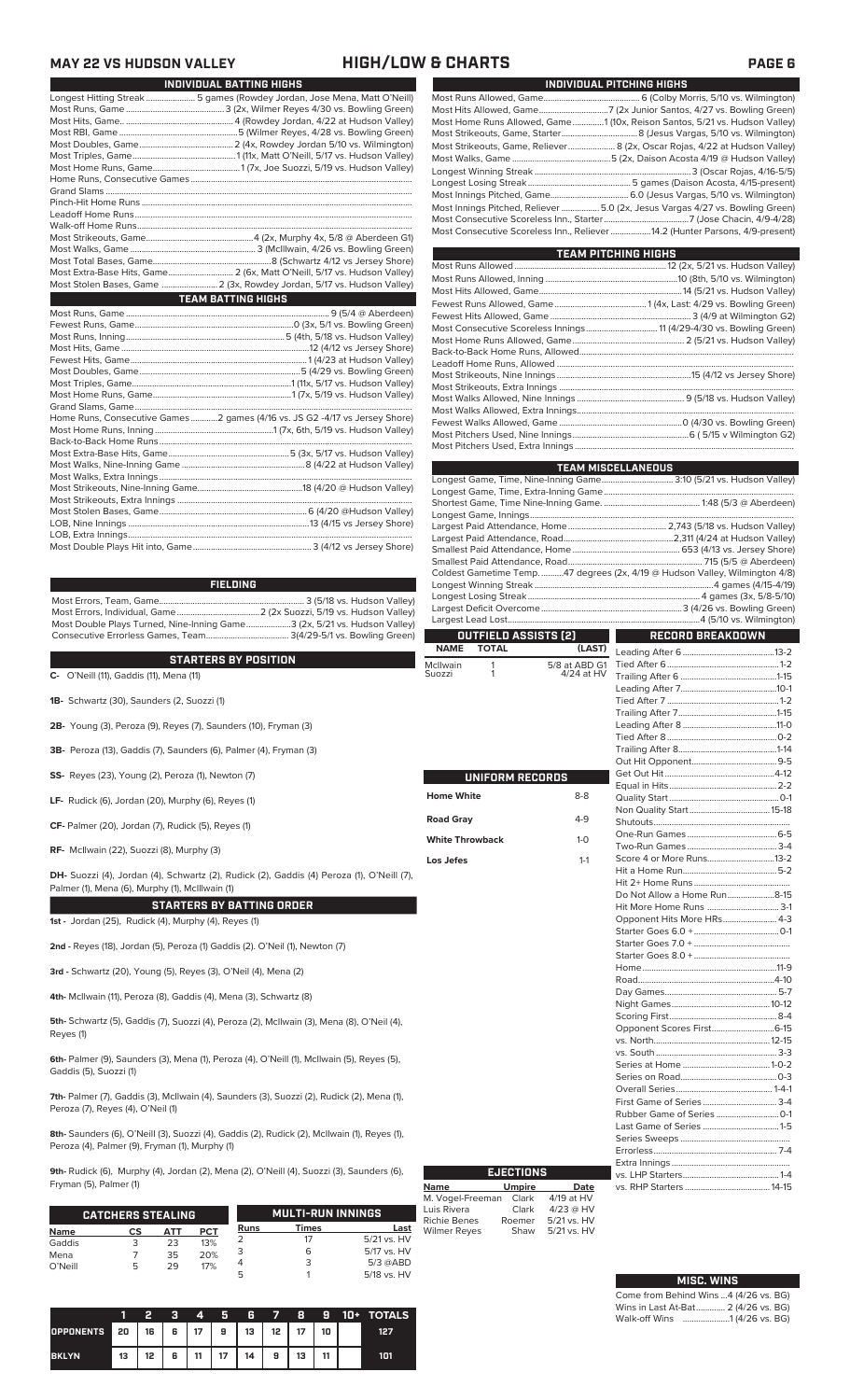|                              |                      | <b>MAY 22 VS HUDSON VALLEY</b>                                                                               |                                                  |                                    |                                        |                                                                                    |                                  | <b>GAME-BY-GAME RESULTS</b>                                                                                     |                                                                                          |                                                                       |                              | PAGE <sub>7</sub>        |
|------------------------------|----------------------|--------------------------------------------------------------------------------------------------------------|--------------------------------------------------|------------------------------------|----------------------------------------|------------------------------------------------------------------------------------|----------------------------------|-----------------------------------------------------------------------------------------------------------------|------------------------------------------------------------------------------------------|-----------------------------------------------------------------------|------------------------------|--------------------------|
| <b>DATE</b><br>4/8<br>4/9    | GM#<br>1             | <b>OPPONENT</b><br>at Wilmington<br>at Wilmington                                                            | <b>W-L/TIME SCORE</b><br>L                       | $5-1(7)$                           | RECORD<br>$O-1$                        | POSITION<br>PPD (Wet Grounds; doubleheader scheduled for 4/9)<br>T <sub>2</sub> nd | GA/GB<br>$-0.5$                  | <b>WINNING PITCHER</b><br>Lucas Knowles (1-0)                                                                   | <b>LOSING PITCHER</b><br>Junior Santos (0-2)                                             | <b>SAVE</b>                                                           | <b>TIME</b><br>1:51          | <b>ATTENDANCE</b><br>989 |
| 4/10<br>4/11                 | $\overline{2}$<br>3  | at Wilmington<br>at Wilmington                                                                               | W<br>L                                           | $2-1(7)$<br>$4-1$                  | $1 - 1$<br>$1 - 2$                     | T <sub>2</sub> nd<br>4th                                                           | $-1.0$<br>$-2.0$                 | David Griffin (1-0)<br>Carlos Romero (1-0)<br>OFF DAY                                                           | Michael Cuevas (0-1)<br>Carlos Ocampo (0-1)                                              | Justin Courtney (1)                                                   | 1:59<br>2:47                 | 966                      |
| 4/12<br>4/13                 | 4<br>5               | <b>Jersey Shore</b><br><b>Jersey Shore</b>                                                                   | W<br>L                                           | $5-2$<br>$4 - 3$                   | $2 - 2$<br>$2 - 3$                     | T3rd<br>T4th                                                                       | $-2.0$<br>$-2.0$                 | Hunter Parsons (1-0)<br>Dominic Pipkin (1-0)                                                                    | JP Woodward (0-1)<br>Daison Acosta (0-1)                                                 | <b>Sammy Tavares (1)</b><br>Jason Ruffcorn (1)                        | 2:44<br>3:01                 | 2,041<br>752             |
| 4/14<br>4/15<br>4/16<br>4/17 | 6<br>7<br>8<br>9     | vs. Jersey Shore<br><b>Jersey Shore</b><br><b>Jersey Shore</b><br><b>Jersey Shore</b><br><b>Jersey Shore</b> | W<br>W<br>W<br>w                                 | 4-1<br>4-3 (7)<br>$6-1$<br>$6 - 1$ | $3 - 3$<br>$4 - 3$<br>$5-3$<br>$6 - 3$ | PPD (rain; doubleheader scheduled for 4/16)<br>4th<br>3rd<br>2nd<br>T1st           | $-1.5$<br>$-1.0$<br>-1.0<br>+1.0 | Jesus Vargas (1-0)<br>Nolan Clenney (1-0)<br>Oscar Rojas (1-0)<br><b>Garrison Bryant (1-0)</b>                  | Matt Russell (0-1)<br>Andrew Schultz (0-2)<br>Mick Abel (0-2)<br>Christian McGowan (0-1) | Justin Courtney (2)<br>Sammy Tavarez (2)                              | 2:31<br>1:57<br>1:50<br>2:38 | 2,707<br>1,777<br>1,400  |
| 4/18<br>4/19<br>4/20         | 10<br>11             | at Hudson Valley<br>at Hudson Valley                                                                         | L<br>W                                           | $5 - 3$<br>$4 - 3$                 | $6 - 4$<br>$7-4$                       | 2nd<br>2nd                                                                         | $-1.0$<br>$-1.0$                 | OFF DAY<br>Edgar Barclay (2-1)<br>Justin Courtney (1-)                                                          | Nolan Clenney (1-1)<br>Nelson Alvarez (0-1)                                              | Carson Coleman (1)<br>Reyson Santos (1)                               | 2:31<br>3:03                 | 2,027<br>1,553           |
| 4/21<br>4/22<br>4/23         | 12<br>13<br>14       | at Hudson Valley<br>at Hudson Valley<br>at Hudson Valley                                                     | L<br>W<br>L                                      | $5-1$<br>$6 - 4$<br>$2 - 0$        | $7-5$<br>$8-5$<br>$8-6$                | 2nd<br>2nd<br>T <sub>2</sub> nd                                                    | $-2.0$<br>$-2.0$<br>$-2.0$       | Junior Santos (0-2)<br>Oscar Rojas (2-0)<br>Tanner Myatt (1-0)                                                  | Will Warren (1-1)<br>Blas Castano (0-2)<br>Carlos Ocampo (0-2)                           | Coleman (2)                                                           | 2:20<br>3:07<br>2:17         | 1,270<br>2,007<br>2,121  |
| 4/24<br>4/25                 | 15                   | at Hudson Valley                                                                                             | L                                                | $3 - 0$                            | $8 - 7$                                | T <sub>2</sub> nd                                                                  | $-2.0$                           | Rodney Hutchison (1-0)<br>OFF DAY                                                                               | Daison Acosta (0-2)                                                                      | Mauricio (1)                                                          | 2:35                         | 2.311                    |
| 4/26<br>4/27<br>4/28         | 16<br>17<br>18       | <b>Bowling Green</b><br><b>Bowling Green</b><br><b>Bowling Green</b>                                         | W<br>L<br>L                                      | $5-4$<br>$4-1$<br>$7-6$            | $9-7$<br>$9 - 8$<br>$9-9$              | 2nd<br>3rd<br>3rd                                                                  | $-2.0$<br>$-3.0$<br>-4.0         | Josh Hejka (1-0)<br>Zach Trageton (1-1)<br>John Doxakis (1-1)                                                   | Graeme Stinson (2-2)<br>Junior Santos (0-3)<br>Jose Chacin (0-1)                         | LaSorsa (1)<br>Mullen (3)                                             | 2:44<br>2:20<br>2:38         | 653<br>808<br>670        |
| 4/29<br>4/30                 | 19<br>20             | <b>Bowling Green</b><br><b>Bowling Green</b>                                                                 | W<br>W                                           | $3-1$<br>$5 - 2$                   | $10-9$<br>$11-9$                       | 3rd<br>3rd                                                                         | -4.0<br>-4.0                     | Oscar Rojas (3-0)<br>Justin Courtney (2-0)<br><b>APRIL [11-9]</b>                                               | <b>Mason Montgomery (0-1)</b><br>Franklin Dacosta (0-1)                                  | Cam Opp (1)<br>Josh Hejka (1)                                         | 2:28<br>2:15                 | 2,617<br>2,070           |
| 5/1<br>5/2<br>5/3            | 21<br>22             | <b>Bowling Green</b><br>at Aberdeen                                                                          | L<br>L                                           | $4 - 0$<br>$3-1$                   | $11-10$<br>$11 - 11$                   | 3rd<br>3rd                                                                         | -4.5<br>$-5.5$                   | Daison Accosta (0-3)<br>OFF DAY<br>Nolan Clenney (1-2)                                                          | Conor Dryer (1-0)<br>Ignacio Feliz (2-0)                                                 |                                                                       | 2:20<br>1:48                 | 1,595<br>827             |
| 5/4<br>$\frac{5}{5}$         | 23<br>24             | at Aberdeen<br>at Aberdeen<br>at Aberdeen                                                                    | W<br>L.                                          | $9 - 4$<br>$4-1$                   | $12 - 11$<br>$12 - 12$                 | T <sub>2</sub> nd<br>3rd<br>PPD (rain; doubleheader scheduled for 5/7)             | $-4.5$<br>$-5.5$                 | Jesus Vargas (2-0)<br>Noah Denoyer (4-0)                                                                        | Wes Robertson (1-1)<br>Oscar Rojas (3-1)                                                 | Houston Roth (3)                                                      | 2:51<br>2:12                 | 848<br>715               |
| 5/7<br>5/8                   | 25<br>26             | at Aberdeen<br>at Aberdeen<br>at Aberdeen                                                                    | L                                                | $4-3$<br>$5-1$                     | 12-13<br>$12 - 14$                     | 4th<br>4th                                                                         | $-7.5$<br>$-7.5$                 | PPD (rain; doubleheader scheduled for 5/8 and doubleheader schedued for June)<br>Van Loon (3-0)<br>Strowd (2-1) | Junior Santos (0-4)<br>Daison Accosta (0-4)                                              | Robertson (2)                                                         | 1:56<br>2:16                 | 985<br>985               |
| 5/9<br>5/10<br>5/11          | 27<br>28             | Wilmington<br>Wilmington                                                                                     | L<br>W                                           | $12 - 5$<br>$5-4$                  | $12 - 15$<br>$13 - 15$                 | 4th<br>4th                                                                         | $-8.5$<br>$-7.5$                 | OFF DAY<br>Troy Stainbrook (1-0)<br><b>Hunter Parsons (2-0)</b>                                                 | Colby Morris (0-1)<br><b>Michael Cuevas (0-4)</b>                                        | <b>Justin Courtney (3)</b>                                            | 3:00<br>2:39                 | 1,302<br>1,939           |
| 5/12<br>5/13<br>5/14         | 29                   | Wilmington<br>Wilmington<br>Wilmington                                                                       | <b>PPD</b><br><b>PPD</b><br>L                    | $4-1$                              | 13-16                                  | 4th                                                                                | $-10.5$                          | Amos Willingham (2-1)                                                                                           | Evy Ruibal (0-1)                                                                         |                                                                       | 2:39                         | 2,642                    |
| 5/15<br>5/16                 | 30<br>31             | Wilmington                                                                                                   | L<br>W                                           | $3 - 2$<br>$5-3$                   | $13-17$<br>14-17                       | 4th<br>4th                                                                         | $-10.5$<br>$-10.5$               | Tim Cate (2-1)<br>OFF DAY                                                                                       | Jesus Vargas (3-2)<br><b>Blane Abeyta (0-3)</b>                                          | Zach Brzycky (4)                                                      | 2:15<br>2:19                 | 1,958<br>1,411           |
| 5/17<br>5/18<br>5/19         | 32<br>33             | <b>Hudson Valley</b><br><b>Hudson Valley</b><br><b>Hudson Valley</b>                                         | W<br>L                                           | $5-4$<br>$3-1$                     | $15-17$<br>$15-18$                     | 3rd<br>T3rd                                                                        | $-9.5$<br>$-10.5$                | Colby Morris (1-1)<br>Sammy Tavarez (1-0)<br>Matt Sauer (1-1)                                                   | Will Warren (1-3)<br>Garrison Bryant (1-1)                                               | Hunter Parsons (1)<br><b>Justin Courtney (4)</b><br>Alex Mauricio (2) | 2:42<br>2:20                 | 2,743<br>1,273           |
| 5/20<br>5/21<br>5/22         | 34<br>35             | <b>Hudson Valley</b><br><b>Hudson Valley</b><br><b>Hudson Valley</b>                                         | L<br>12:30 p.m.                                  | $12 - 2$<br>DH                     | 15-19                                  | PPD (rain; doubleheader scheduled for May 20<br>4th                                | $-10$                            | <b>Beck Way (2-1)</b>                                                                                           | Daison Acosta (0-5)                                                                      |                                                                       | 3:10                         | 2,638                    |
| 5/23<br>5/24                 | 36<br>39             | <b>Hudson Valley</b><br>at Bowling Green                                                                     | 6:35 p.m.*                                       | (CT)                               |                                        |                                                                                    |                                  | OFF DAY                                                                                                         |                                                                                          |                                                                       |                              |                          |
| 5/25<br>5/26<br>5/27         | 40<br>41<br>42       | at Bowling Green<br>at Bowling Green<br>at Bowling Green                                                     | 6:35 p.m.*<br>6:35 p.m.*<br>6:35 p.m.*           | (CT)<br>(CT)<br>(CT)               |                                        |                                                                                    |                                  |                                                                                                                 |                                                                                          |                                                                       |                              |                          |
| 5/28<br>5/29<br>5/30         | 43<br>44             | at Bowling Green<br>at Bowling Green                                                                         | 6:35 p.m.*<br>1:05 p.m. $*$                      | (CT)<br>(CT)                       |                                        |                                                                                    |                                  | OFF DAY                                                                                                         |                                                                                          |                                                                       |                              |                          |
| 5/31<br>6/1                  | 45<br>47             | at Jersey Shore<br>at Jersey Shore                                                                           | 7:05 p.m.<br>7:05 p.m.                           |                                    |                                        |                                                                                    |                                  | MAY [4-10]                                                                                                      |                                                                                          |                                                                       |                              |                          |
| 6/2<br>6/3<br>$6/4$<br>$6/5$ | 48<br>49<br>50<br>51 | at Jersey Shore<br>at Jersey Shore<br>at Jersey Shore<br>at Jersey Shore                                     | 7:05 p.m.<br>7:05 p.m.<br>7:05 p.m.<br>1:05 p.m. |                                    |                                        |                                                                                    |                                  |                                                                                                                 |                                                                                          |                                                                       |                              |                          |
| 6/6<br>6/7<br>6/8            | 52<br>53             | Aberdeen<br>Aberdeen                                                                                         | 7:00 p.m.<br>7:00 p.m.                           |                                    |                                        |                                                                                    |                                  | OFF DAY                                                                                                         |                                                                                          |                                                                       |                              |                          |
| 6/9<br>6/10                  | 54<br>54<br>55       | Aberdeen<br>Aberdeen                                                                                         | 7:00 p.m.<br>7:00 p.m.                           |                                    |                                        |                                                                                    |                                  |                                                                                                                 |                                                                                          |                                                                       |                              |                          |
| 6/11<br>6/12<br>6/13         | 56<br>57             | Aberdeen<br>Aberdeen                                                                                         | 6:00 p.m.<br>2:00 p.m.                           |                                    |                                        |                                                                                    |                                  | OFF DAY                                                                                                         |                                                                                          |                                                                       |                              |                          |
| 6/14<br>6/15<br>6/16         | 58<br>59<br>60       | at Wilmington<br>at Wilmington<br>at Wilmington                                                              | 6:35 p.m.<br>6:35 p.m.<br>6:35 p.m.              |                                    |                                        |                                                                                    |                                  |                                                                                                                 |                                                                                          |                                                                       |                              |                          |
| 6/17<br>6/18<br>6/19         | 61<br>62<br>63       | at Wilmington<br>at Wilmington<br>at Wilmington                                                              | 6:35 p.m.<br>6:35 p.m.<br>$1:05$ p.m.            |                                    |                                        |                                                                                    |                                  |                                                                                                                 |                                                                                          |                                                                       |                              |                          |
| 6/20<br>6/21<br>6/22         | 64<br>65             | <b>Jersey Shore</b><br><b>Jersey Shore</b>                                                                   | 7:00 p.m.<br>7:00 p.m.                           |                                    |                                        |                                                                                    |                                  | OFF DAY                                                                                                         |                                                                                          |                                                                       |                              |                          |
| 6/23<br>6/24<br>6/25         | 66<br>67<br>68       | <b>Jersey Shore</b><br><b>Jersey Shore</b>                                                                   | 7:00 p.m.<br>7:00 p.m.                           |                                    |                                        |                                                                                    |                                  |                                                                                                                 |                                                                                          |                                                                       |                              |                          |
| 6/26<br>6/27                 | 69                   | <b>Jersey Shore</b><br><b>Jersey Shore</b>                                                                   | 6:00 p.m.<br>2:00 p.m.                           |                                    |                                        |                                                                                    |                                  | OFF DAY                                                                                                         |                                                                                          |                                                                       |                              |                          |
| 6/28<br>6/29<br>6/30         | 70<br>71<br>72       | at Hudson Valley<br>at Hudson Valley<br>at Hudson Valley                                                     | 7:05 p.m.<br>7:05 p.m.<br>7:05 p.m.              |                                    |                                        |                                                                                    |                                  |                                                                                                                 |                                                                                          |                                                                       |                              |                          |
| 7/1<br>7/2                   | 73<br>74             | at Hudson Valley<br>at Hudson Valley                                                                         | 7:05 p.m.<br>6:05 p.m.                           |                                    |                                        |                                                                                    |                                  | JUNE (0-0)                                                                                                      |                                                                                          |                                                                       |                              |                          |
| 7/3<br>7/4<br>7/5            | 75<br>76             | at Hudson Valley<br>Aberdeen                                                                                 | 6:05 p.m.<br>6:30 p.m.                           |                                    |                                        |                                                                                    |                                  | OFF DAY                                                                                                         |                                                                                          |                                                                       |                              |                          |
| 7/6<br>7/7<br>7/8            | 77<br>78<br>79       | Aberdeen<br>Aberdeen<br>Aberdeen                                                                             | 7:00 p.m.<br>7:00 p.m.<br>7:00 p.m.              |                                    |                                        |                                                                                    |                                  |                                                                                                                 |                                                                                          |                                                                       |                              |                          |
| 7/9<br>7/10<br>7/11          | 81<br>82             | Aberdeen<br>Aberdeen                                                                                         | 6:00 p.m.<br>2:00 p.m.                           |                                    |                                        |                                                                                    |                                  | OFF DAY                                                                                                         |                                                                                          |                                                                       |                              |                          |
| 7/12<br>7/13<br>7/14         | 83<br>84<br>85       | Greensboro<br>Greensboro<br>Greensboro                                                                       | 7:00 p.m.<br>12:00 p.m.<br>7:00 p.m.             |                                    |                                        |                                                                                    |                                  |                                                                                                                 |                                                                                          |                                                                       |                              |                          |
| 7/15<br>7/16<br>7/17         | 86<br>87<br>88       | Greensboro<br>Greensboro<br>Greensboro                                                                       | 7:00 p.m.<br>6:00 p.m.<br>2:00 p.m.              |                                    |                                        |                                                                                    |                                  |                                                                                                                 |                                                                                          |                                                                       |                              |                          |
| 7/18<br>7/19                 |                      |                                                                                                              |                                                  |                                    |                                        |                                                                                    |                                  | LEAGUE-WIDE BREAK                                                                                               |                                                                                          |                                                                       |                              |                          |
| 7/20<br>7/21<br>7/22         | 89                   | at Jersey Shore                                                                                              | 7:05 p.m.                                        |                                    |                                        |                                                                                    |                                  |                                                                                                                 |                                                                                          |                                                                       |                              |                          |
| 7/23<br>7/24<br>7/25         | 90<br>91             | at Jersey Shore<br>at Jersey Shore                                                                           | 7:05 p.m.<br>1:05 p.m.                           |                                    |                                        |                                                                                    |                                  | OFF DAY                                                                                                         |                                                                                          |                                                                       |                              |                          |
| 7/26<br>7/27<br>7/28         | 92<br>93<br>94       | at Hudson Valley<br>at Hudson Valley<br>at Hudson Valley                                                     | 7:05 p.m.<br>7:05 p.m.<br>7:05 p.m.              |                                    |                                        |                                                                                    |                                  |                                                                                                                 |                                                                                          |                                                                       |                              |                          |
| 7/29<br>7/30<br>7/31         | 95<br>96<br>97       | at Hudson Valley<br>at Hudson Valley<br>at Hudson Valley                                                     | 7:05 p.m.<br>6:05 p.m.<br>2:05 p.m.              |                                    |                                        |                                                                                    |                                  |                                                                                                                 |                                                                                          |                                                                       |                              |                          |
| 8/1<br>8/2                   | 98                   | <b>Winston-Salem</b>                                                                                         | 7:00 p.m.                                        |                                    |                                        |                                                                                    |                                  | JULY (0-0)<br>OFF DAY                                                                                           |                                                                                          |                                                                       |                              |                          |
| 8/3<br>8/4<br>8/5            | 99<br>100<br>101     | <b>Winston-Salem</b><br><b>Winston-Salem</b><br><b>Winston-Salem</b>                                         | 12:00 p.m.<br>7:00 p.m.<br>7:00 p.m.             |                                    |                                        |                                                                                    |                                  |                                                                                                                 |                                                                                          |                                                                       |                              |                          |
| 8/6<br>8/7<br>8/8            | 102<br>103           | <b>Winston-Salem</b><br><b>Winston-Salem</b>                                                                 | 6:00 p.m.<br>2:00 p.m.                           |                                    |                                        |                                                                                    |                                  | OFF DAY                                                                                                         |                                                                                          |                                                                       |                              |                          |
| 8/9<br>8/10<br>8/11          | 104<br>105<br>106    | at Wilmington<br>at Wilmington<br>at Wilmington                                                              | 6:35 p.m.<br>6:35 p.m.<br>6:35 p.m.              |                                    |                                        |                                                                                    |                                  |                                                                                                                 |                                                                                          |                                                                       |                              |                          |
| 8/12<br>8/13                 | 107<br>108           | at Wilmington<br>at Wilmington                                                                               | 6:35 p.m.<br>6:35 p.m.                           |                                    |                                        |                                                                                    |                                  |                                                                                                                 |                                                                                          |                                                                       |                              |                          |
| 8/14<br>8/15<br>8/16         | 109<br>110           | at Wilmington<br><b>Hudson Valley</b>                                                                        | 1:05 p.m.<br>7:00 p.m.                           |                                    |                                        |                                                                                    |                                  | OFF DAY                                                                                                         |                                                                                          |                                                                       |                              |                          |
| 8/17<br>8/18<br>8/19         | 111<br>112<br>113    | <b>Hudson Valley</b><br><b>Hudson Valley</b><br><b>Hudson Valley</b>                                         | 7:00 p.m.<br>7:00 p.m.<br>7:00 p.m.              |                                    |                                        |                                                                                    |                                  |                                                                                                                 |                                                                                          |                                                                       |                              |                          |